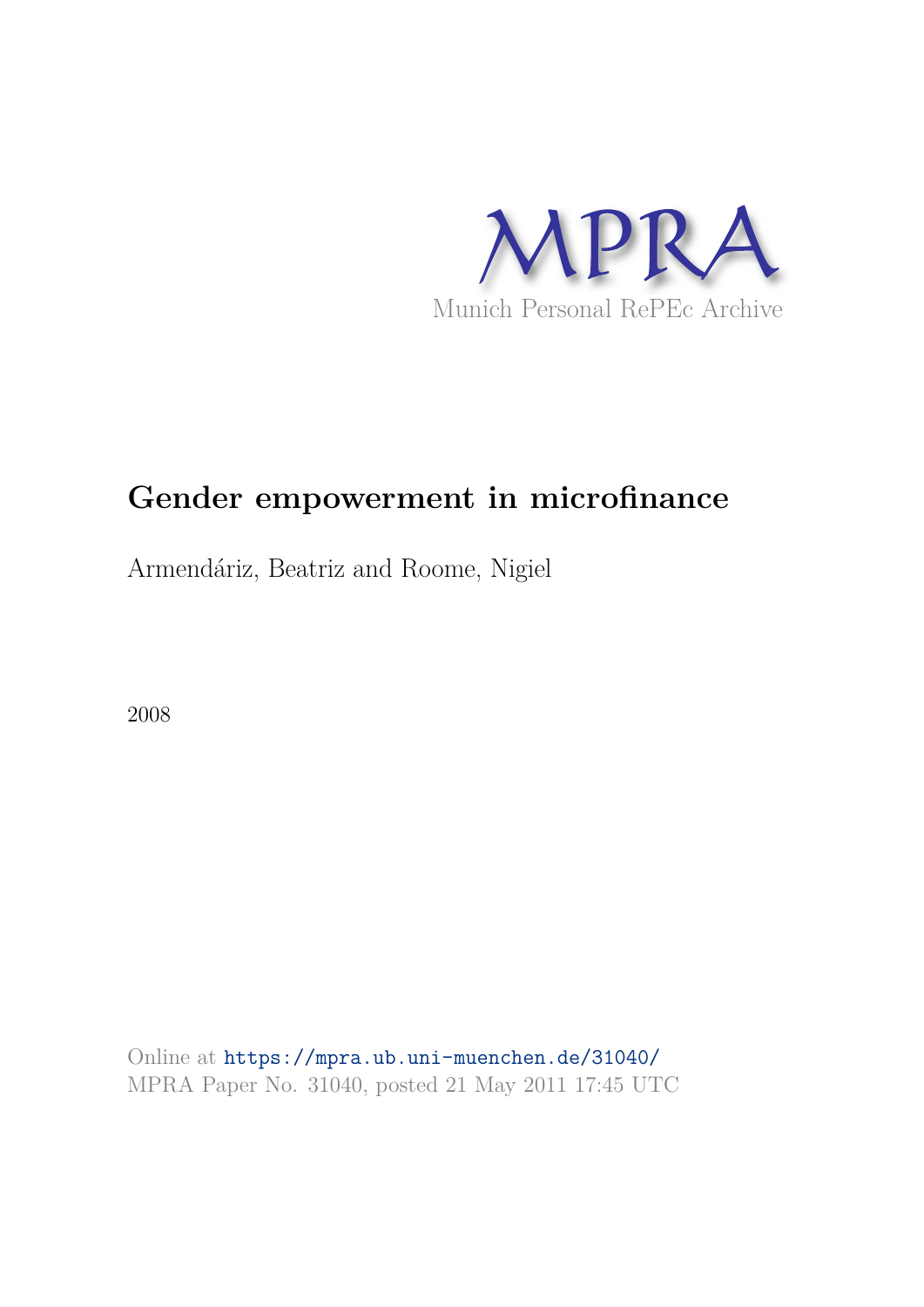# **GENDER EMPOWERMENT IN MICROFINANCE**

Beatriz Armendáriz $1$ Harvard University, UCL, and CERMi (Université Libre de Bruxelles)

&

Nigel Roome Solvay Business School, Bruxelles, and TiasNimbas Business School, Tilburg Campus, The Netherlands

June 2008

#### **Introduction**

Ever since microfinance was popularized in the mid-1970s in Bangladesh, one of its salient features has been the overwhelming representation of women. The trend has increased steadily, particularly during the 1980s. According to 2006 Microcredit Summit Campaign report, seven out of ten microfinance clients are women. 2 Millions of these women are married or live with a

 $\overline{a}$ <sup>1</sup> I gratefully acknowledge the support of Alissa Fishman, Randall Blair, and Julio Luna from IPA in Mexico. Co-authors Dean Karlan and Sendhil Mullainathan have been incredibly patient in teaching me how to conduct field work and without their guidance, my contribution to this paper would be negligible. Valuable comments from seminar participants at Harvard, Columbia, Solvay Business School, and CERMi in Brussels are also greatly appreciated. Finally, the collaboration of Grameen Trust Chiapas management, and in particular, the support from Ruben Armendáriz, Maricela Gamboa, branch managers , and loan officers from Tuxtla, Ocosingo, Comitán, and Las Margaritas, have been exceedingly valuable. Nigel and are solely responsible for the views and errors in this paper.

 $<sup>2</sup>$  Dale-Harris, Sam (2006)</sup>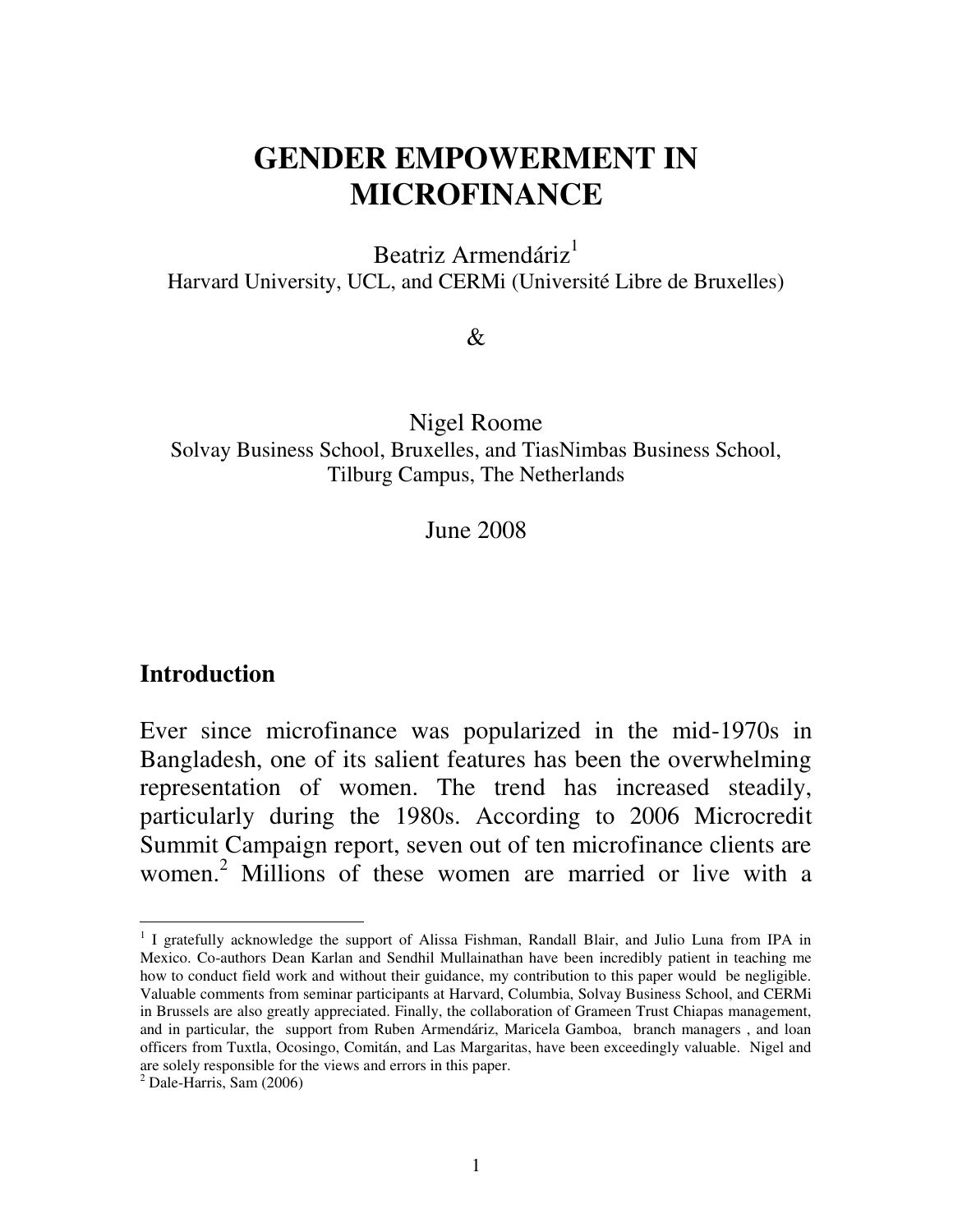partner, and many have children. Relative to initial lending practices by the Grameen Bank in Bangladesh, the bias in favor of loans to women in microfinance has been accompanied by an increasing trend to exclude men from microfinance services, particularly in the context of loans to those with very low income levels. The practice of exclusion might however prove to be counterproductive, for it can generate frictions within households, as men feel increasingly threatened in their role as primary breadwinners within the household. $3$ 

In this paper we argue that the promotion of women in microfinance initiatives and the bias against men is taking place in the absence of solid empirical evidence on the effects of this approach on the balance of power in households and on the health, education and well-being of all household members. We hold these to be key aspects of development. We further argue that this issue deserves empirical attention given the possibility of unforeseen outcomes and adverse consequences that run counter to the goal to encourage microfinance initiatives as a means to promote development.

To clarify the central issues, on the one hand, higher household income in the hands of women might increase health and education for women and their household members –we call this the womenempowerment effect. On the other hand, the exclusion of men from access to subsidized finance might create frictions, and rebound effects that diminish the supportive role women play for their spouses and wider household members in the production of health and education – we call this the women-disempowering effect. In the event that the latter effect dominates over the former, then subsidized microfinance for women might have no overall positive

 $\overline{a}$  $3$  Some evidence on this and follow-up debate is found in Mayoux (1999), and Rahman (2001), among others.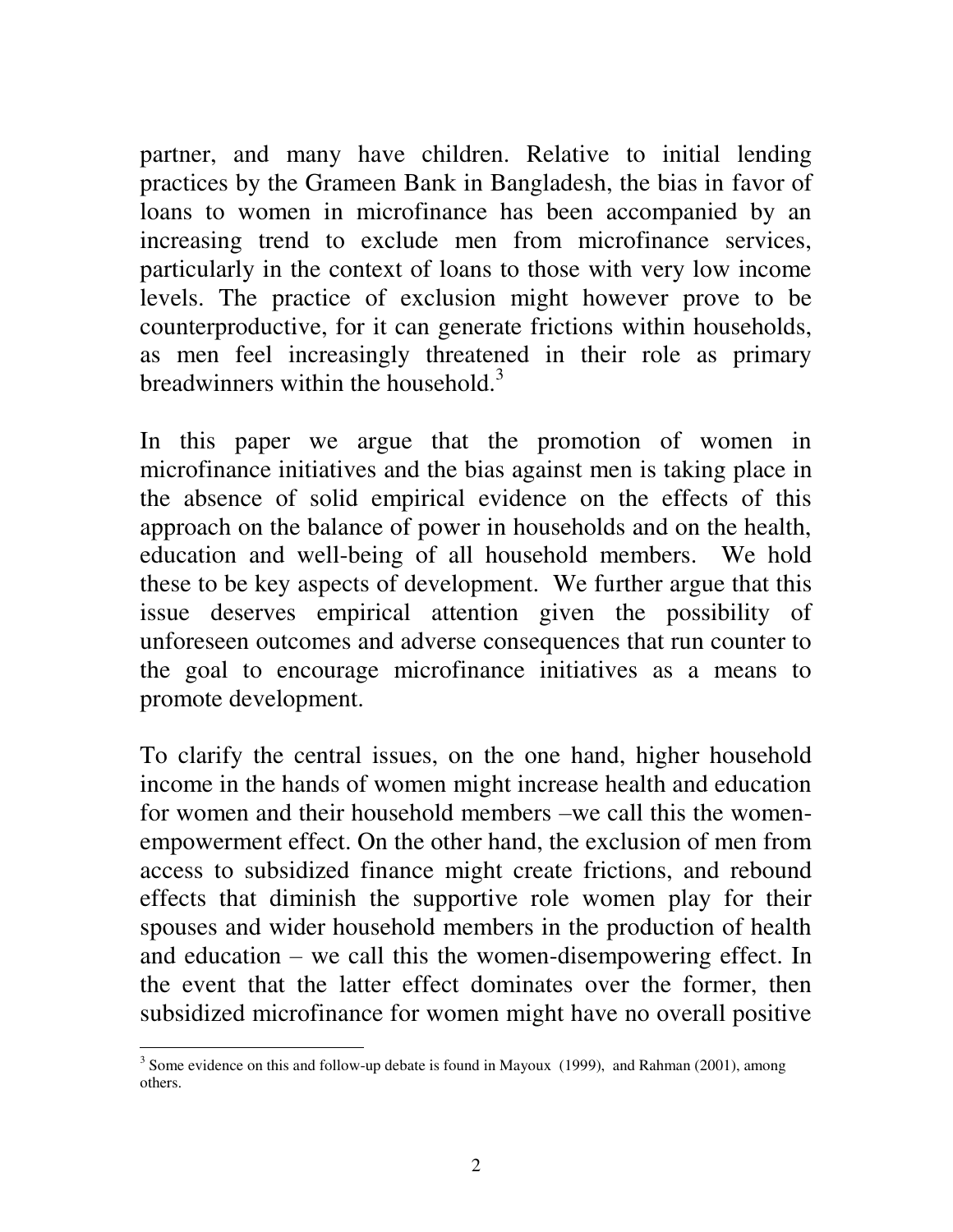impact, or even worse, a negative impact on health and education at the household level and the women in low-income households.  $4\overline{ }$ 

This paper is structured as follows. First, it provides an overview of what we currently know about microfinance, gender, health and education in the context of Bangladesh, where most research has been conducted. Second, some anecdotal evidence from Bangladesh and Africa on the notion of microfinance empowerment is presented and discussed. This raises questions about the influence of institutional structures and norms on the enhanced capacity of women to assert their role as the main providers of health and education, mainly arising from the fact that the empowerment of women generates frictions with their partners, which in turn leads to a potential disempowerment effects.<sup>5</sup> Third, anecdotal evidence from Chiapas in southern Mexico is outlined, which provided the basis for empirical research on new approaches to microfinance now being undertaken in the region. Fourth, the essay outlines this experimental intervention in southern Mexico, where the women borrowers in a microfinance initiative can invite their spouses to be part of women-only solidarity groups as borrowers, in order to see whether potential frictions could be eliminated as a way enhance women empowerment and provide for improved access to health and education at the household level.

 $\overline{a}$ 

<sup>&</sup>lt;sup>4</sup> An even more challenging issue is to better understand what influence social and institutional conditions exercise on the empowerment and disempowerment effects experienced by women in microfinance initiatives and the subsequent outcomes in terms of development. This issue matters because microfinance initiatives are specifically directed at household level, and, yet prevailing social and institutional norms are determined at community or societal level. In the circumstances where social and institutional conditions dominate the effects of microfinance initiatives it would imply that microfinance projects might lead to better outcomes when they are accompanied by measures for institutional capacity building that promote the rights and role of women in society. This issue is beyond the scope of this paper. Work by Mayoux (1999) and her more recent research address this issue in greater detail for various regions.

<sup>&</sup>lt;sup>5</sup>It also suggests that institutional structures and norms serve to constrain the outcomes of microfinance initiatives.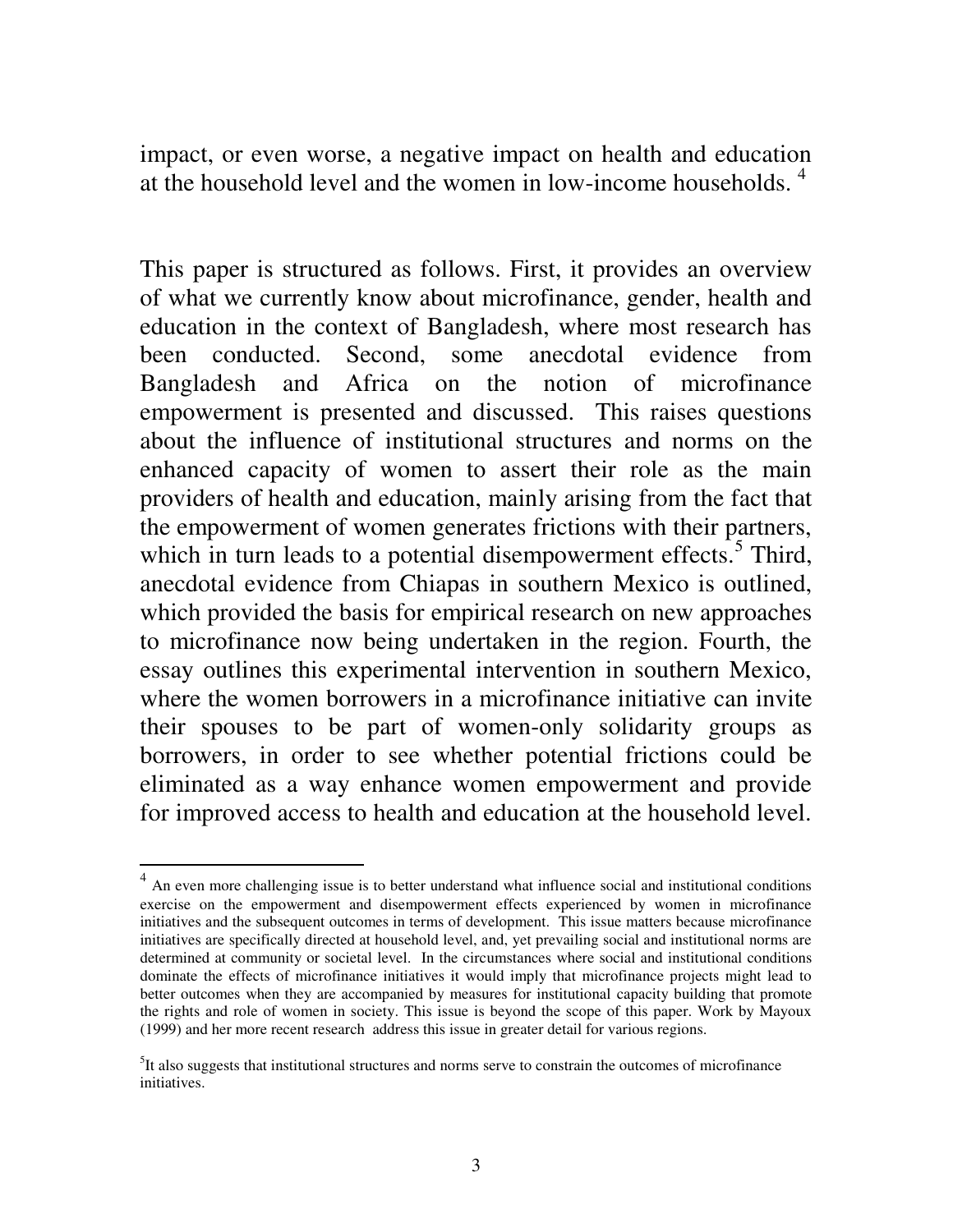The main challenges of implementing this type of intervention, which were revealed through the experience are described. The final section spells out some concluding remarks.

#### **1. Current knowledge of microfinance, financial resources and**  gender as a basis for the pro-women bias<sup>6</sup>

The most influential empirical study on microfinance and gender can be found in an article published by the Journal of Political Economy in 1998 by Mark Pitt and Shahidur Khandker. In their study, Pitt and Khandker develop a framework for estimating the impact of microfinance using cross section data from Bangladesh for 1991-92. The paper pins down the potential sources of bias, in identifying and estimating the impacts of microfinance initiatives alone on outcomes such as household expenditures on health and education.

For example, Pitt and Khandker address the bias that might arise because the individuals who self-select into microfinance programs may be the least poor and most entrepreneurial members of their community. This bias would lead to an overestimate of the overall potential of microfinance on poverty reduction. Pitt and Khandker faced the well-known endogeneity problem that entrepreneurial individuals may deliver better incomes for them, which in turn enable them to qualify for further loans, which in turn increase their incomes. Typical ways to resolve this problem of estimating the aggregate effect of microfinance initiatives is through the use of an instrumental variable, which does not correlate with outcomes. Pitt and Khandker used land-ownership as the

 $\overline{a}$  $6$  This section borrows from Armendariz's joint work with Jonathan Morduch (2005). For a more general survey on gender issues in economic development, see Duflo 2005.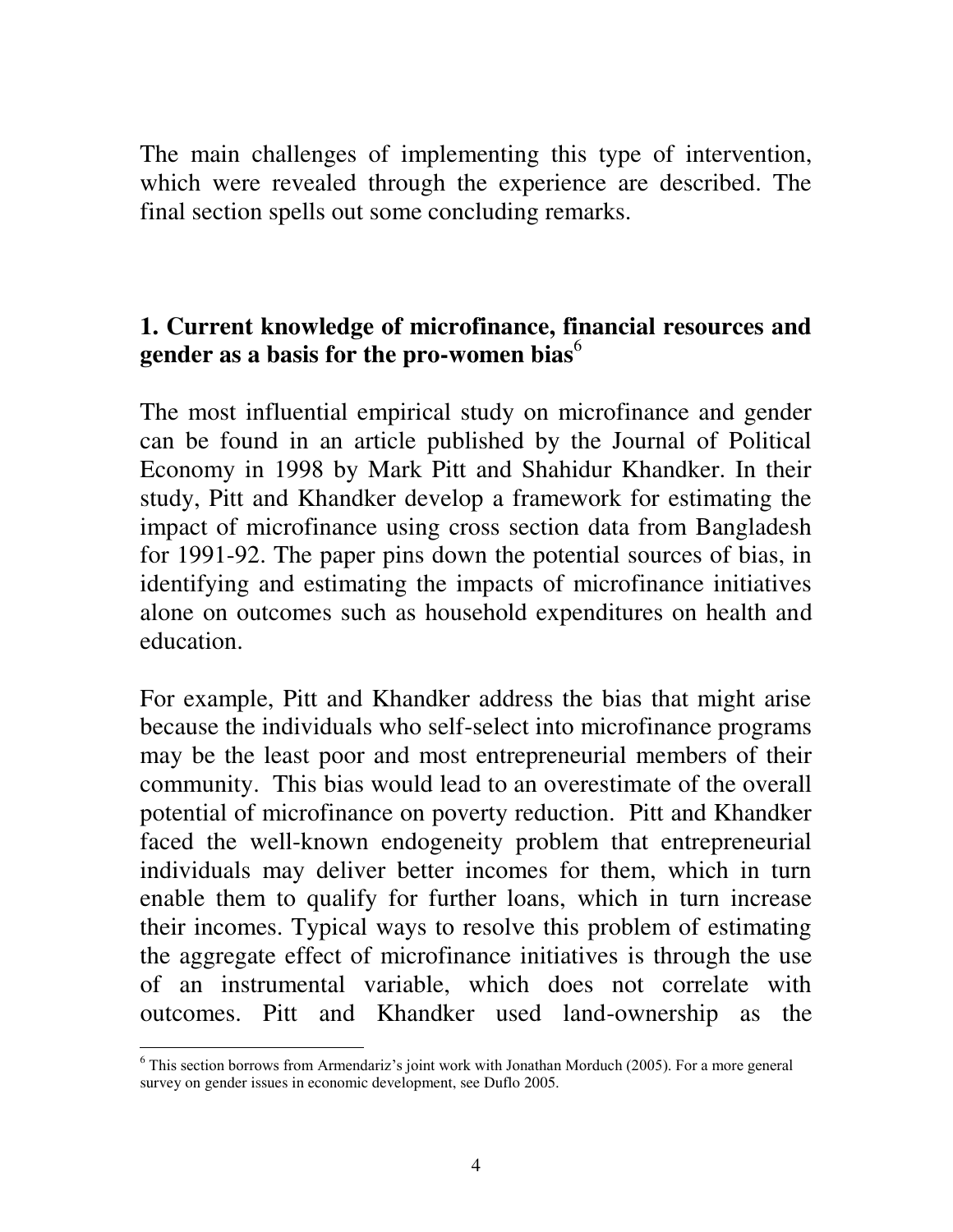independent variable: to qualify for a microfinance loan, individuals (both men and women) had to be poor as proxied by their holdings of land not being more that a half an acre. They used this instrumental variable in studies that compared villages with microfinance opportunities and control villages without. This approach meant that those who received loans in treatment villages did so because they were landless poor, with the same entrepreneurial abilities as those in the control villages where the landless poor did not access microfinance loans, possibly because there was not much microfinance activity at the time. Once village characteristics were controlled for, Pitt and Khandker extended their analysis to the role of gender.

In particular, Pitt and Khandker showed that when a loan of 100 taka was extended to men it translated into 11 taka going into household expenditures (for food/nutrition/working tools), while the same amount lent to women household heads led to 18 taka being spent on household expenditures (for food/nutrition/working tools).

It would be too bold to claim that the findings by Pitt and Khandker alone have influenced the bias toward women underpinning recent microfinance initiatives. It is our conjecture that in the absence of any countervailing empirical evidence, Pitt and Khanker findings contributed to the norms and operational practices of Grameen Trust, The Consultative Group to Assist the Poorest (CGAP- World Bank), as well as many other donor agencies and multilateral organizations engaged in providing seed capital and subsidized microfinance. Their priority has been to direct subsidized loans to women.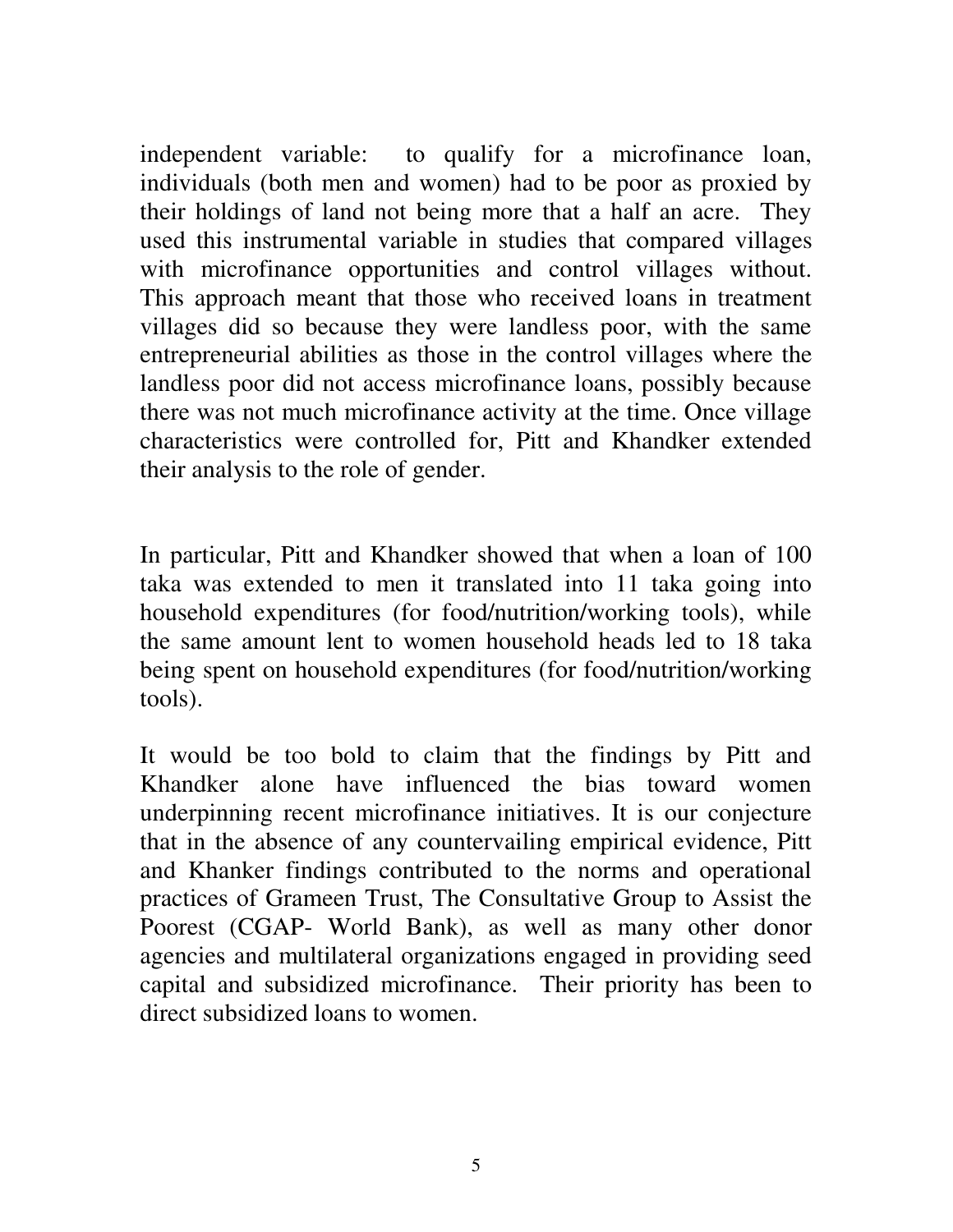The common practice in favor of women in subsidized microloans also flows from the research on the practice of delivering aid to women. For example food stamps in the United Kingdom and Sri Lanka, and staple food and cash deliveries under the PROGRESA (now called OPORTUNIDADES) program in Mexico were directed to women rather than their spouses. This was done for fear that if such aid was given to men, they might sell the food stamps and mis-spend the resources, possibly wasting money on gambling, tobacco, and alcohol (Armendáriz-Morduch (2005)).

There are a number of empirical studies on the practice of targeting aid to women. Emmanuel Skoufias (2001) reports that the OPORTUNIDADES project aimed at women in rural Mexico led to sharp improvements in social outcomes: poverty decreased by 10 percent, school enrollment increased by 4 percent, food expenditures increased by 11 percent, and adults' health (as measured by the number of unproductive days due to illness) also improved considerably. $\frac{7}{7}$ 

Duncan Thomas (1990) reports that child health in Brazil (as measured by survival probabilities, height-for-age, and weight-forheight) along with household nutrient intakes, tended to rise if additional non-labor income was in the hands of women rather than men. He observed that income in the hands of a mother had, on average, 20 times the impact of the same income in the hands of a father with respect to children"s survival probabilities. In a subsequent study, also on Brazil, Thomas (1994) reports that increases in the share of the household budget spent on health, education, and housing as well as improvements in child health are associated with increasing the bargaining power of women.

<sup>&</sup>lt;sup>7</sup> Promoting women to powerful positions in villages and regions may, by the same token, bring social benefits. In a recent paper on India, Raghabendra Chattopadhyay and Esther Duflo (2003) show that by empowering women, and, in particular, by allowing them to be elected to local councils, spending on public goods most closely linked to women"s concerns increased.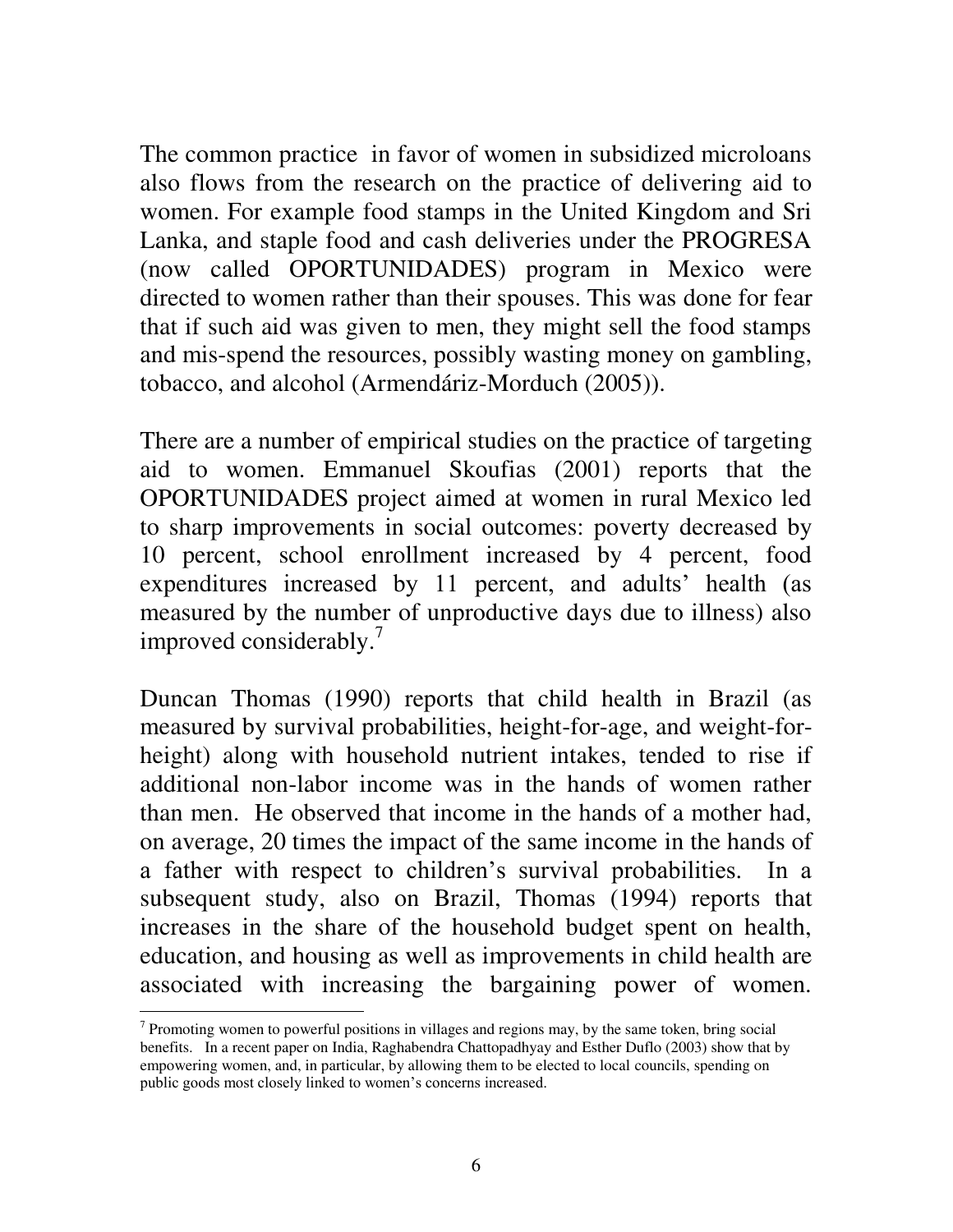Patrice Engle (1993) similarly studies the relationship between a mother's and father's income on child nutritional status (heightfor-age, weight-for-age, and weight-for-height) for hundreds of households in Guatemala, and reports that children's welfare improves as women"s earning power increases relative to their husbands'. Paul Schultz (1990) finds that in Thailand non-labor income in the hands of women tends to reduce fecundity more than when that non-labor income possessed by men. He also finds that the impact of non-labor income has different effects on labor supply, depending on which household member controls that income.<sup>8</sup>

Anderson and Baland"s (2002) article on Rotating Savings and Credit Associations (ROSCAs) reports on a survey of hundreds of women in Kenya. An overwhelming majority of the women responded that the principal objective for joining a ROSCA was to save money, and nearly all of the respondents were married. Anderson and Baland conclude that an important motive for women joining ROSCAs is found in the desire to keep money away from their husbands. Other studies, not necessarily confined to ROSCAs, suggest that savings motives (and by that it is understood the protection of assets) also apply to women"s involvement in microfinance institutions.

Christopher Udry"s (1996) research on agricultural practices in Burkina Faso provides evidence on the ways men and women invest in agriculture. Using panel data, and after having controlled for soil quality and other variables, he finds that agricultural productivity is higher in plots cultivated by men than women. He also finds that compared with plots cultivated by women, the

 $\overline{a}$ <sup>8</sup> Evidence from India also shows that there is a positive correlation between the relative size of a mother's assets (notably jewelry) and children"s school attendance and medical attention (Duraisamy 1992; Duraisamy and Malathy 1991).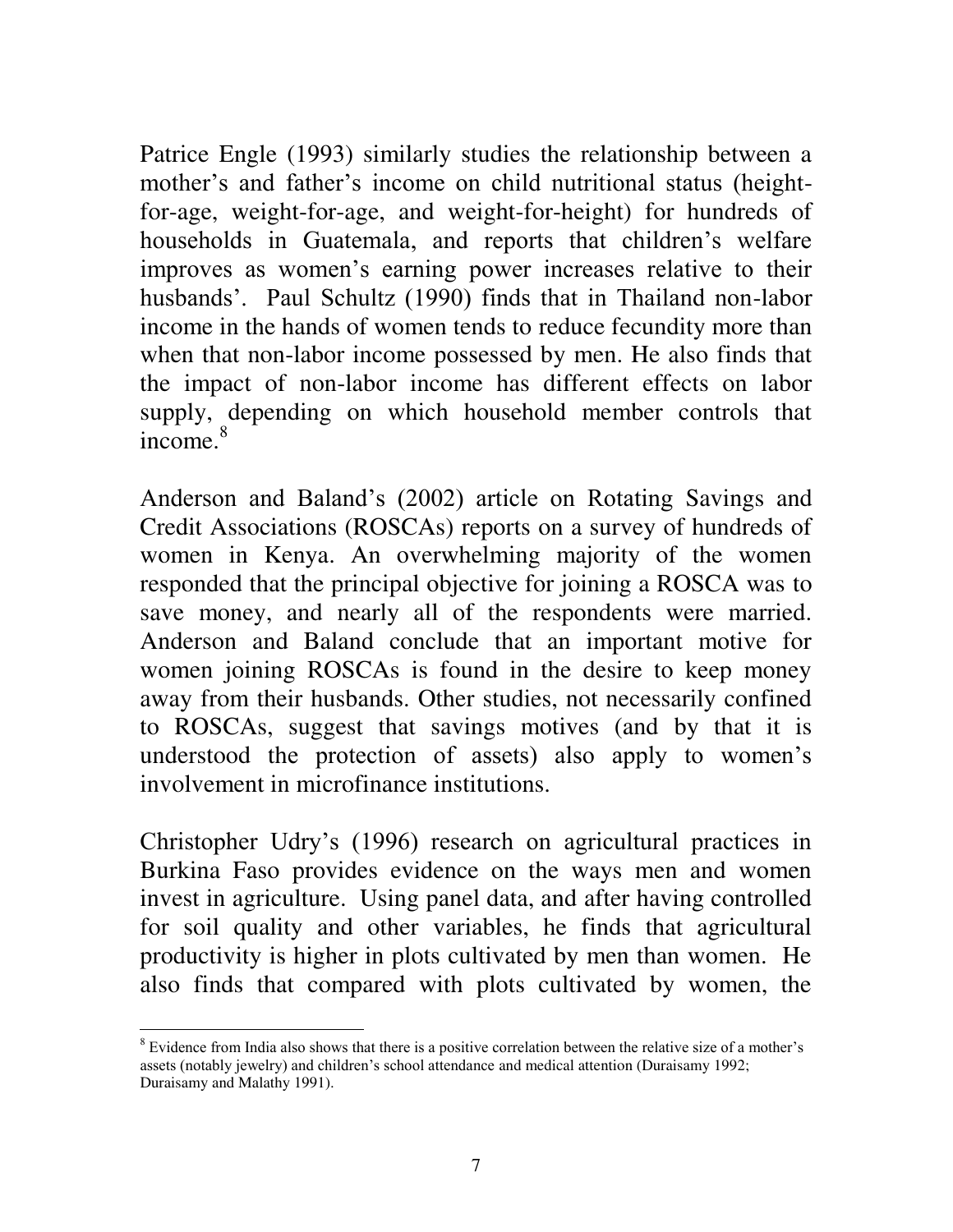higher yields of plots cultivated by men are due to the application of different cultivation techniques, particularly a higher intensity of productive inputs (including fertilizer and child labor). He thus concludes that productivity differentials are attributed to the intensity of production between plots cultivated by men and women and not to inherent skill differentials. Udry regards this outcome as inefficient since there are sharply diminishing returns to the use of fertilizer. Not only are resources not fully shared, they are allocated in ways that diminish total household income. Udry suggests that reallocating inputs to plots cultivated by women can thus enhance efficiency. Another solution (that is, the microfinance solution) is to provide women with credit sufficient to purchase additional inputs. A second way that microfinance can potentially address problems like this is by tackling the social norms that prevent women from having adequate access to inputs and marketing facilities in the first place. This might be done through demonstration effects and from pressure created by the microlender to ensure higher returns to borrowers' investments.

From the point of view of evidence from practice, a field loan officer will generally see women as better customers for loans compared with men for at least four reasons. First, repayment rates on loans by women are higher, because women are more risk averse and therefore more conservative in their investment strategy. Also, women are more susceptible to pressure from their peers peer and more sensitive to the threat of public humiliation with regards to failure in the repayments on their loans, women have fewer opportunities than men to access alternative sources of credit, which in turn reduces the scope for moral hazard<sup>9</sup>. Moreover, field practitioners in microfinance argue that women are

 $\overline{a}$ 

<sup>&</sup>lt;sup>9</sup> Hossain (1988): 81% of women had no repayment problems versus 74% of men.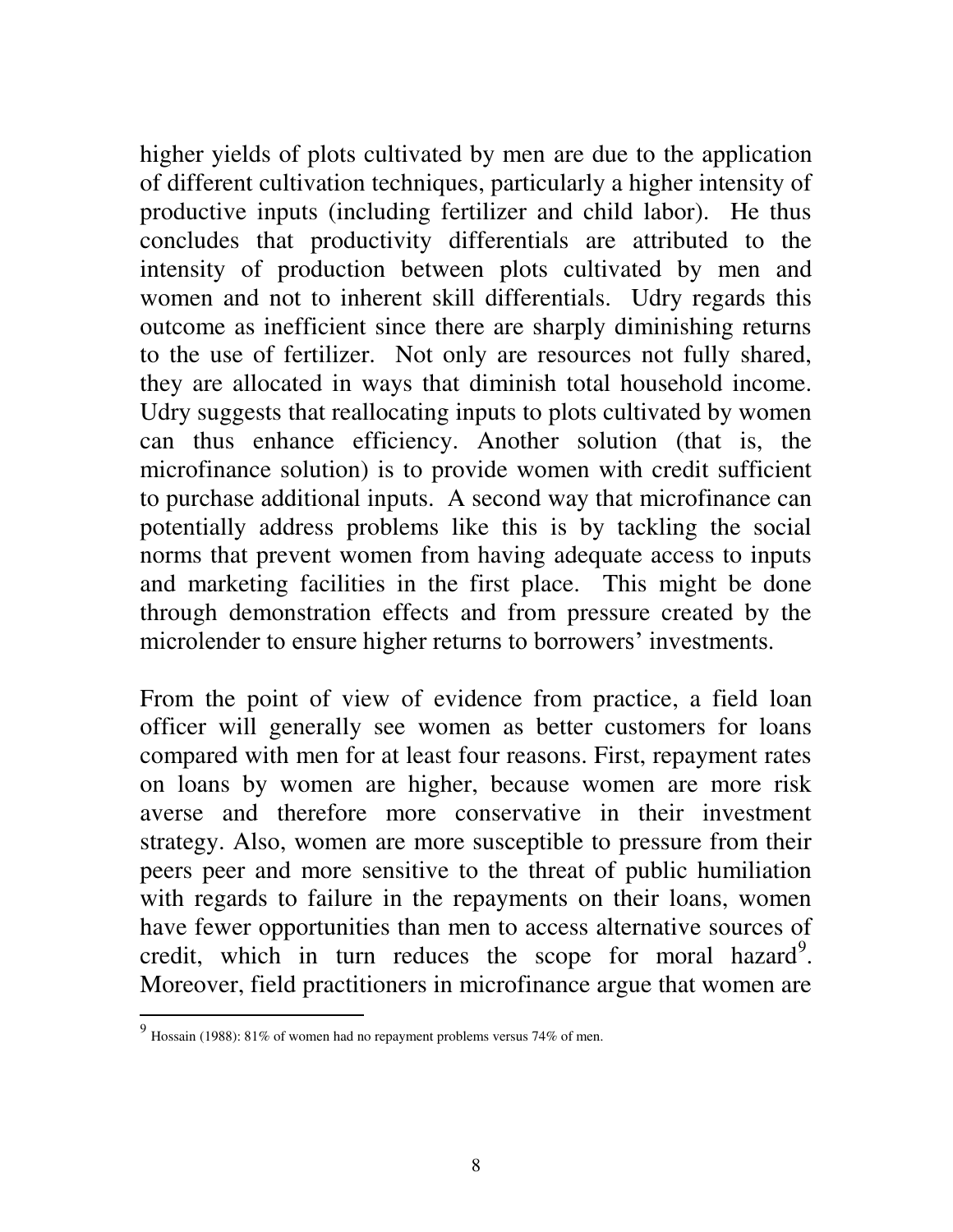less argumentative, which reduces the transaction costs of the loan, both for their peers and the bank. Women also lower the agency costs of bank officers because women"s groups are more punctual at repayment meetings, which avoids the bank officer having to devote time looking for them at their homes/businesses. Last but not least, women loan officers cost less than men, and in many instances women are more efficient at granting and collecting repayments. $^{10}$ 

Taken together, the findings of empirical investigations, the perspectives of donors, and experience of practitioners, have led to an established wisdom in favor of lending to women. Moreover, the conventional wisdom has been that to exclude men from microfinance has no significant or important detrimental outcomes. However, more recent views from the field expressed at the recent Microfinance Forum in Beijing (2006) suggest otherwise:

*"…male exclusion can lead to negative consequences for women who join financial services: they may meet resistance from men who see their exclusive participation as unfair and threatening; their loans may be hijacked…A family whose adult members all have access to financial services is better off than one where half are ineligible."*

> Hugh Allen, Microfinance Forum, 2006

While the experiential knowledge of people like Hugh Allen should not be accepted without detailed investigation, his views are supported by concerns voiced for some time now by social

 $\overline{a}$ 

 $10$  Armendáriz – Morduch (2005). For estimates on repayment rates, see, for example, Khandker et al. (1995) who estimate that 15.3 percent of male borrowers were "struggling" in 1991 compared with only 1.4 percent of female who were missing some payments before the final due date.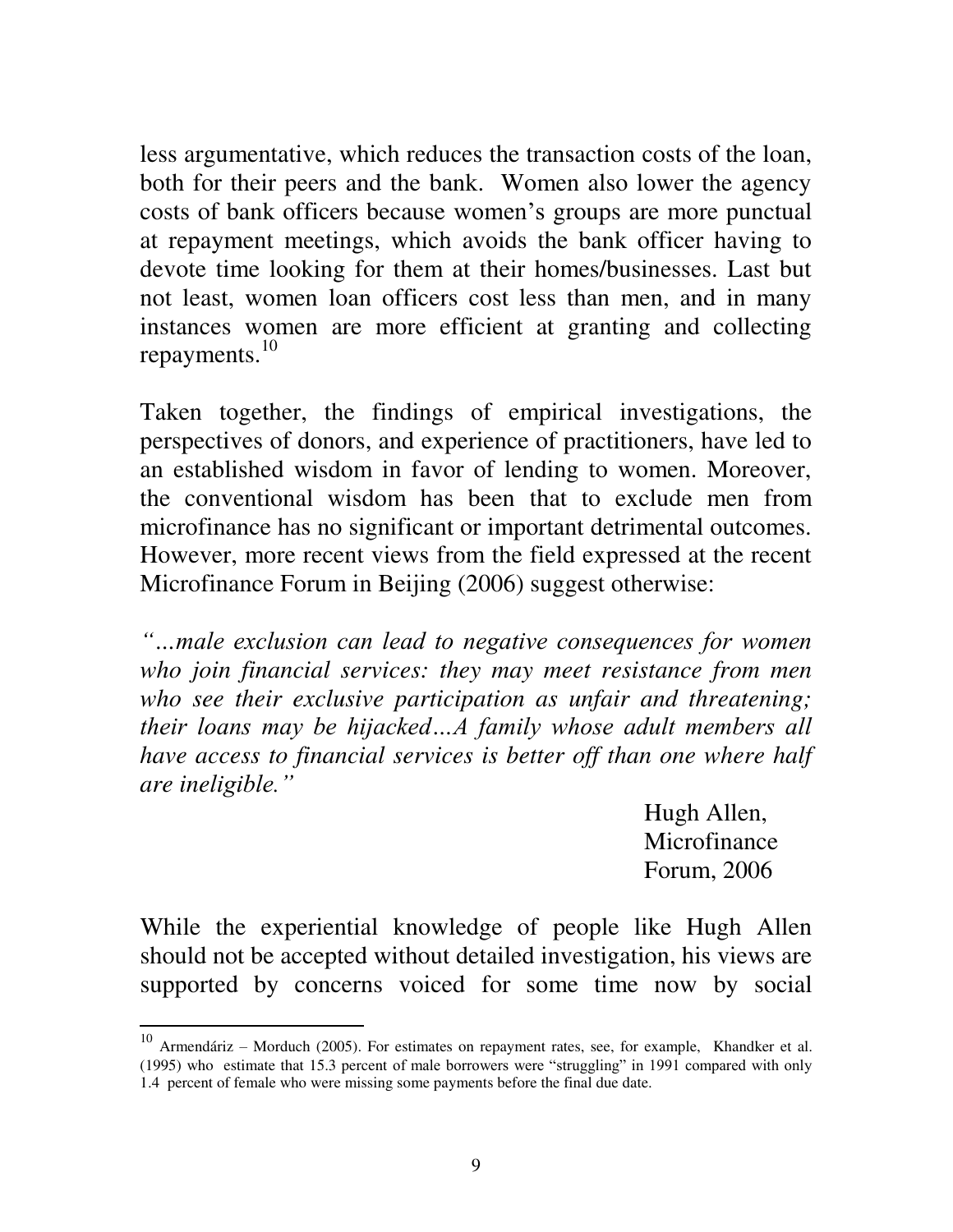scientists and anthropologists. Their observations, which run counter to conventional wisdom, are reviewed in the following section.

## **2. Anecdotal Evidence from Bangladesh and Africa**

.

In this section, we argue that there are potential dangers in excluding men from subsidized microfinance as this may lead to frictions between household heads, leading to lower quality and quantity of health and education provision within the overall household unit. At this stage the evidence for this position is anecdotal, deriving from Bangladesh and Africa. It suggests that there is a need to take into account the potential danger of excluding the men head of household from microfinance, as their exclusion can overburden women, and lower health and education outcomes.

Long before the 2006 Nobel Peace Prize was awarded to the creator of Grameen Bank, Muhammad Yunus, for his work in microfinance, household surveys from Bangladesh, dating back to 1999, documented evidence that microfinance was increasing frictions between husbands and wives, as husbands often felt threatened in their primary role as income earners (Rahman (1999)). Moreover, well-known evidence, from Bangladesh, suggests that microfinance does not increase women"s bargaining power entirely, because on average, women borrowers surrender nearly 40 percent of their control over the investment decisions they make to male household members. More alarmingly, over 90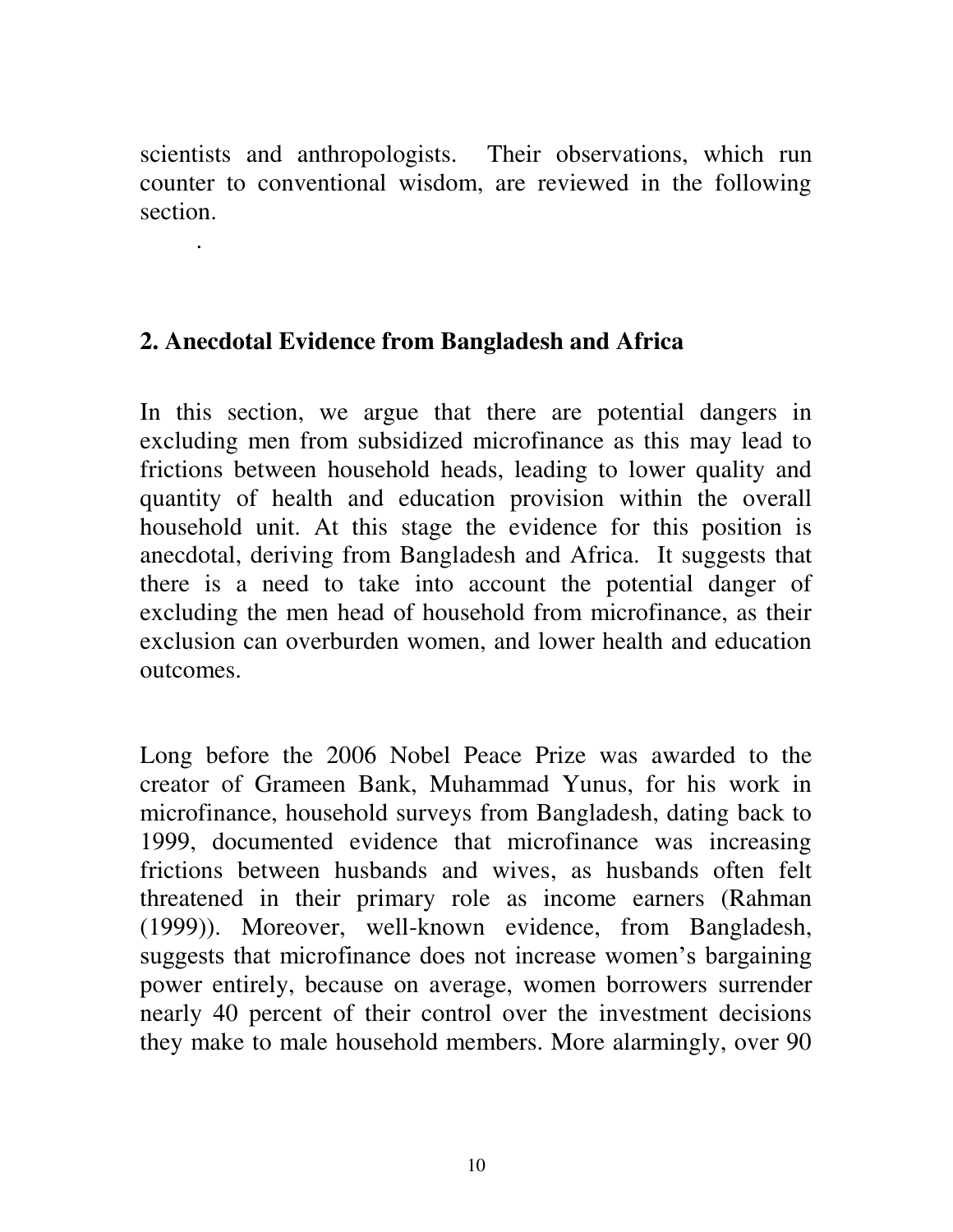percent of the returns these women realize from their investments are handled by their husbands (Goetz and Sen Gupta, 1996).

In Africa, Linda Mayoux (1999), reports on a survey of 15 different microfinance programs. She finds that the degree of women's empowerment is household- and region-specific, with women's empowerment often strongly influenced by prevailing, somewhat inflexible, social norms and traditions. These findings have to be weighed against the fact that impacts on empowerment also depend on how well particular microfinance programs are designed. These findings suggest that empowerment and development outcomes are a multilevel issue, in which the aggregate outcomes of microfinance on development are influenced by factors at household level, the design of the microfinance initiative at the local level and social and institutional factors at the regional level. The influence of context factors and program design on empowerment outcomes leads to the exceedingly preliminary observations from a field experiment undertaken in southern Mexico by Beatriz Armendáriz, Dean Karlan, and Sendhil Mullainathan.

## **3. Anecdotal evidence from field experiments in southern**   $Mexico<sup>11</sup>$

Grameen Trust Chiapas, AC (henceforth called GTC) is one of the first replications of the Grameen model of microfinance in Latin America. The project is located in the highlands of southern Mexico. It deploys funds from the Deutsche Gesellschaft für Technische Zusammenarbeit (GTZ) via Grameen Trust Bangladesh. The replication in southern Mexico, began in 1997 by

 $\overline{a}$ <sup>11</sup> This section draws from current field work with Dean Karlan and Sendhil Mullainathan in southern Mexico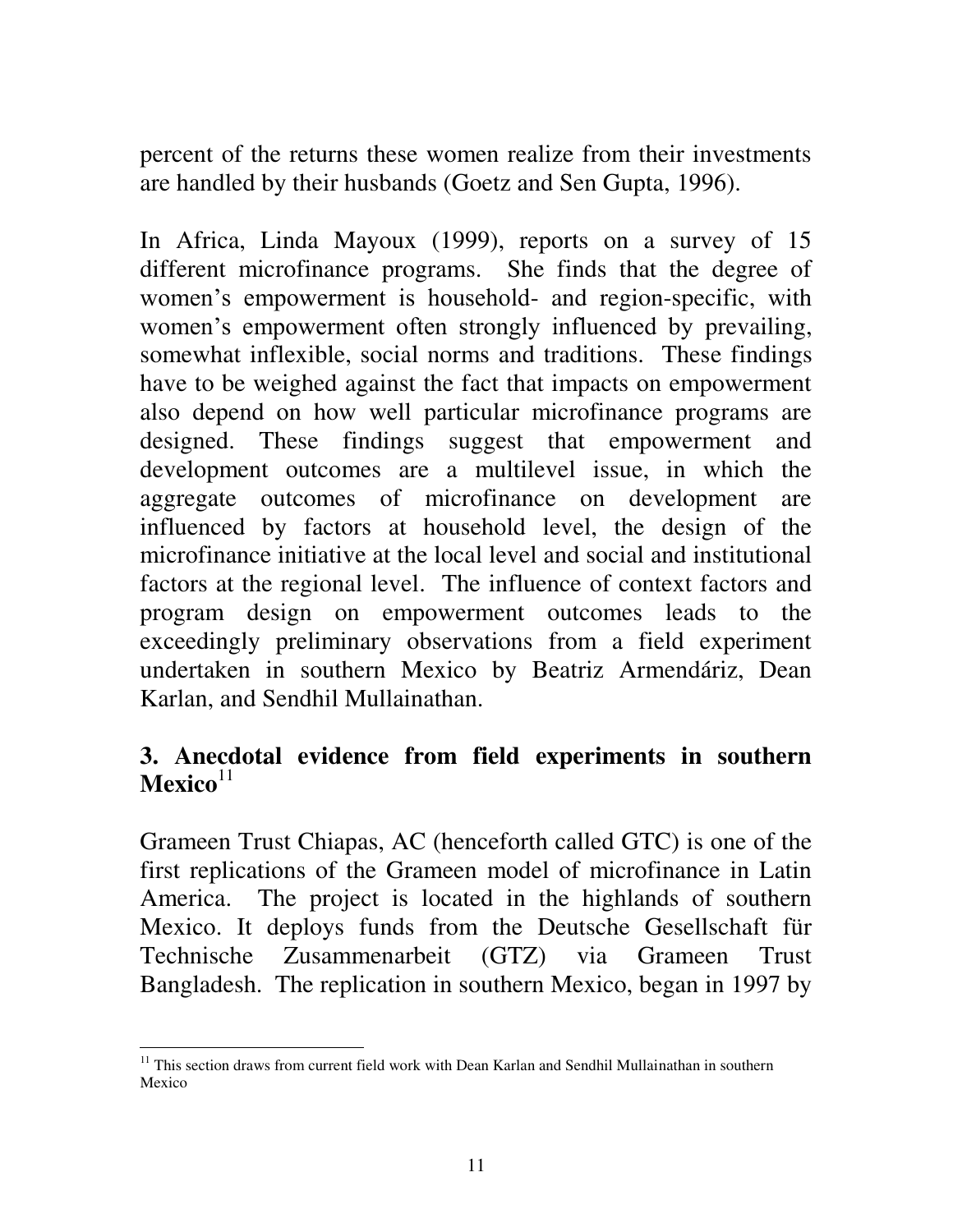lending to women-only groups.<sup>12</sup> In 2003, in sharp contrast to the original Grameen model, GTC took the risk of lending to men of some previously women-only groups. Since then the organization grew rapidly, and it now has over 12,000 borrowers in different groups, with a large majority of mixed-groups of women and men.

When branch managers in different geographical locations in the southern Mexican replication are asked why they have accepted men into women only groups, four explanations are offered. The first relates to informational asymmetries between men and women. One loan officer argues that even if loan disbursements and repayments are publicly known in women only groups, men tend to overestimate the amount of money that women are handling. They therefore decide to contribute less to overall household expenditure, which often creates frictions within the household. This has dynamic effects. In many instances, women under these conditions no longer use their loans purely for investment but divert some to make up for these shortfalls in the allocation for normal household expenditures on food, health, and, education (particularly in the month of August when the academic year starts). They also quarrel more often with their husbands who are no longer providing as much for these expenditures as they used to. Inviting some men to join the group allows them to have a more accurate estimate of women's real investments and their realized returns. With this information they are less likely to reduce their contributions to household expenditures. In those groups that became mixed, the improvements in information were accompanied by women borrowers investing more, and increased repayment rates by both men and women.

 $\overline{a}$  $12$  A year later, and under the auspices of Grameen Foundation USA, some of the Grameen Trust Chiapas's managers founded AlSol, which currently serves approximately 3,000 borrowers.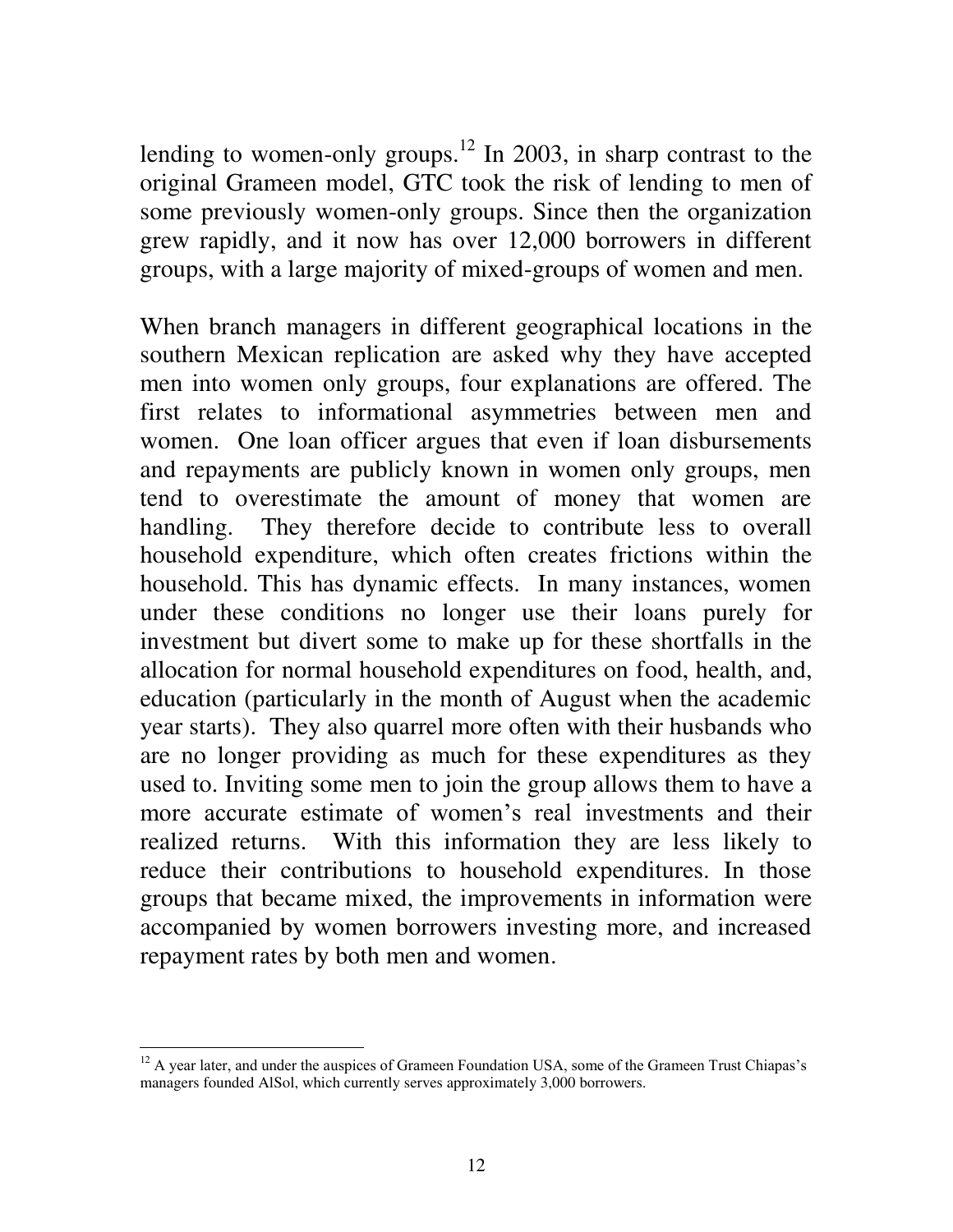A second explanation relies on the potential work-load externalities of having women as the only recipients of loans within the household. For example, another loan officer argues that when women contract a loan from GTC, they become busier, and that the quality of the services that women traditionally provide to the household such as meals, and household chores, decreases in quantity or quality or both. This, the bank manager argues, irritates men and creates a "tense" atmosphere within the household. This family tension causes women to default more often or prevents them from making their repayments on time. In contrast, when men are invited to join groups, they seem to internalize the negative work-load externalities created by GTC microloans to women. In the loan officer, Mr. Regis Ernesto Figueroa"s own words: "*invited men help more their spouses in their businesses and in household chores, which in turn, reduces tensions, and enable women to repay on time, because men become de-facto business partners of women*".

A third explanation relates to the absence of secure places for women to hide money while they save for two consecutive weeks in order to make the repayments on their loans to GTC. Another loan officer argues that women cannot open bank accounts in commercial banks as these banks do not accept their very small savings, because the transaction costs for the commercial banks are too high relative to the amounts deposited. Women borrowers of GTC therefore hide the money for their repayments away from their husbands in different places, generally in the house, because husbands might steal the money and use it for buying alcohol and tobacco. When men are invited to join the group, this loan officer argues, the situation changes because under the "Grameen Rules", the man becomes responsible for the debt of the other men and women members of the group. "Women become happier. They no longer complain about their husbands or men in general. The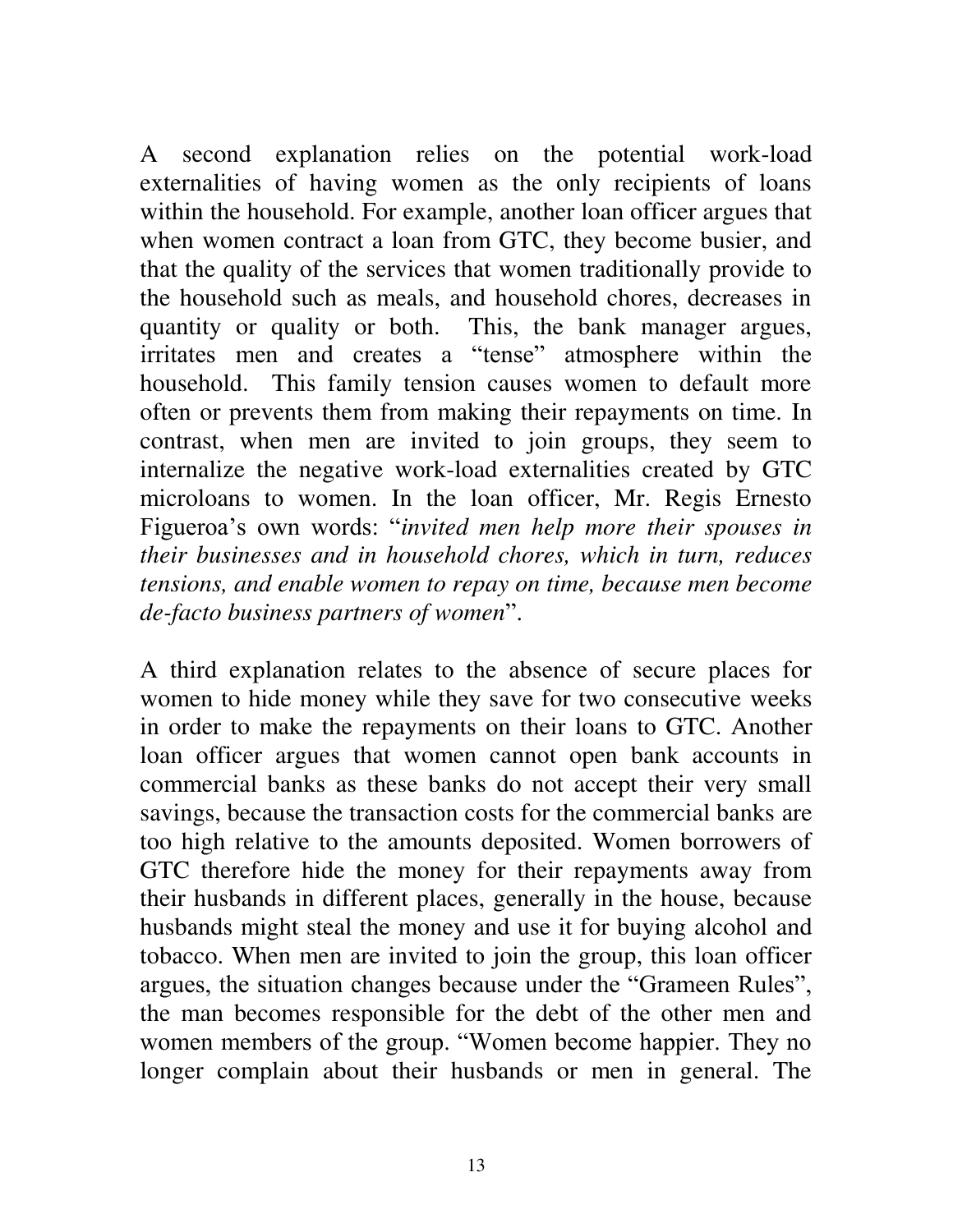household heads work harmoniously together", the loan officer explains.

A loan officer at the headquarters of GTC offers a fourth, and last, explanation of why men are invited into women's groups. She argues that the inclusion of men brings more women clients into the scheme, particularly more single women. She explains that the reason is because women generally face a trade off between being financially independent via a microloan from GTC, or, getting married. The argument goes that since GTC accepts men, women no longer face this trade off, and they are therefore more likely to become clients. Moreover, the inclusion of men, according to this loan officer, has increased marriage rates!

## **4. Attempts to Measure Empowerment and Disempowerment<sup>13</sup>**

The anecdotal evidence set out above suggests a substantive need to explore in greater depth the relationship between microfinance structures and the issues of gender in development and empowerment around microfinance. This calls for experiments designed to test the effects of the inclusion of male head of households into otherwise women-only solidarity groups. Such experiments are exceedingly demanding to design and conduct. Nevertheless they are important given the challenges to the conventional wisdom, that women are increasingly empowered by microfinance that enables them to expand their businesses, earn a higher return so that their spouses would value them better, which translates into higher health and education provision for the household and in turn the wider community.

 $\overline{a}$  $^{13}$  For an explanation on random experiments, see Duflo, Glennester, and Kremer (2006).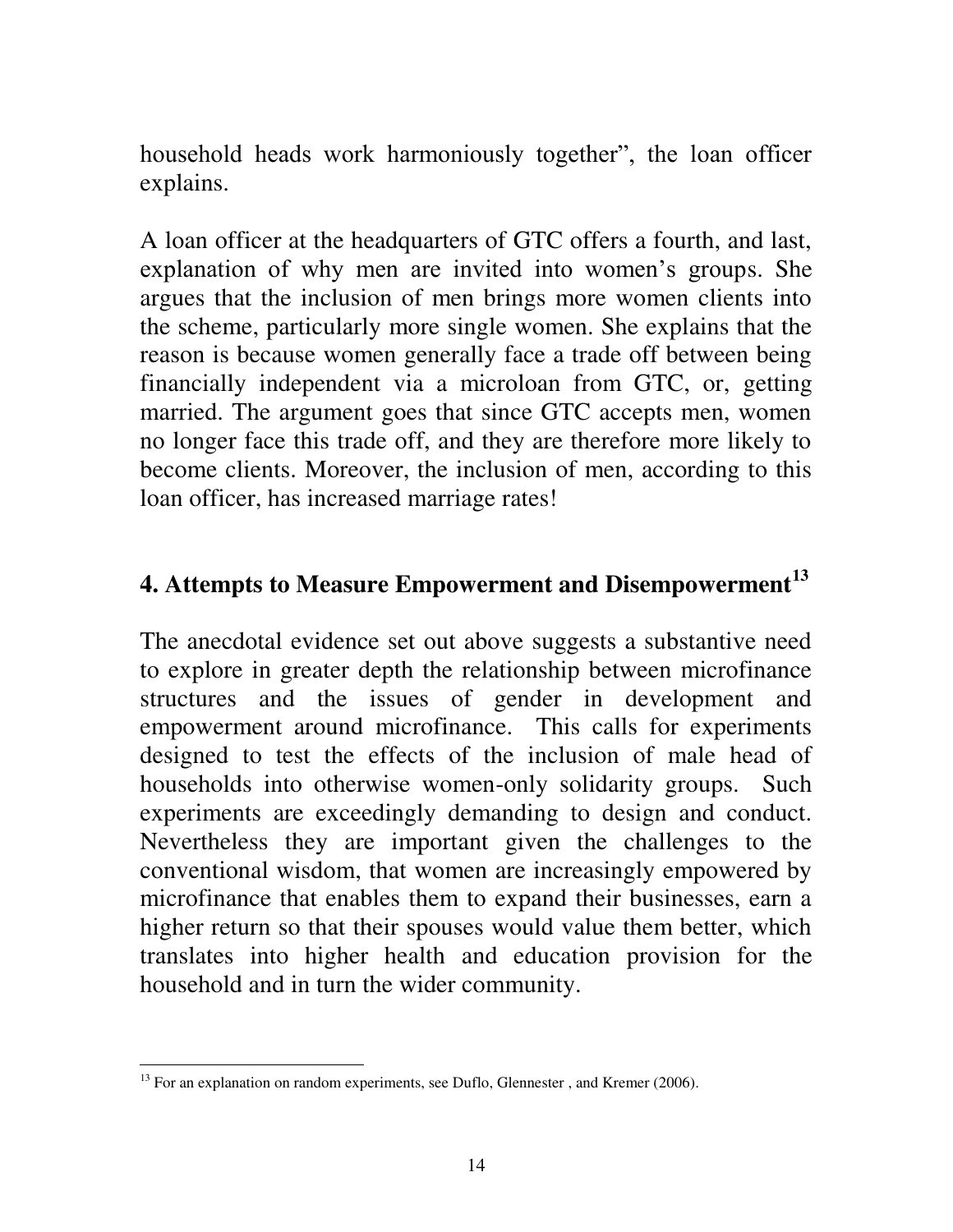In designing such studies it is recognized that differences in social and institutional norms may impact the outcomes. Ideally, any test of the empowering-disempowering hypothesis should therefore take place in different institutional contexts such as Bangladesh, Africa, and many other places in Latin America to establish whether the results are culturally and institutionally robust. However, finding partner microfinance institutions, which would allow researchers to conduct scientific experiments of this kind, is difficult enough, without the added challenge of multiple experiments in three continents involving multi-level research designs.

We report here progress to date with a pioneering study developed by Harvard and Yale researchers from the Innovations for Poverty Action (IPA) in their continuing study on the impact of gender issues on microfinance and health and education outcomes undertaken in association with the Grameen Trust Chiapas, A.C., in southern Mexico. The elements of this study are reported below.

Innovations for Poverty Action (IPA) researchers from Harvard and Yale designed a survey and a follow-up random experiment, using a sample of approximately 2000 borrowers in women only solidarity groups in 2006. In this experiment married-womenonly-solidarity groups were (randomly) selected into treatments and controls. Control solidarity groups were not subject to any kind of "intervention" while the treatments were.

The treatments were divided into four different sub-groups. Intervention in the first sub-group consisted of allowing women voluntarily to invite their partners/husbands to join the Grameenstyle solidarity group in order to acquire a microloan. The study sought to take into account the possible 'network effects' that might follow as invited male spouses joined solidarity groups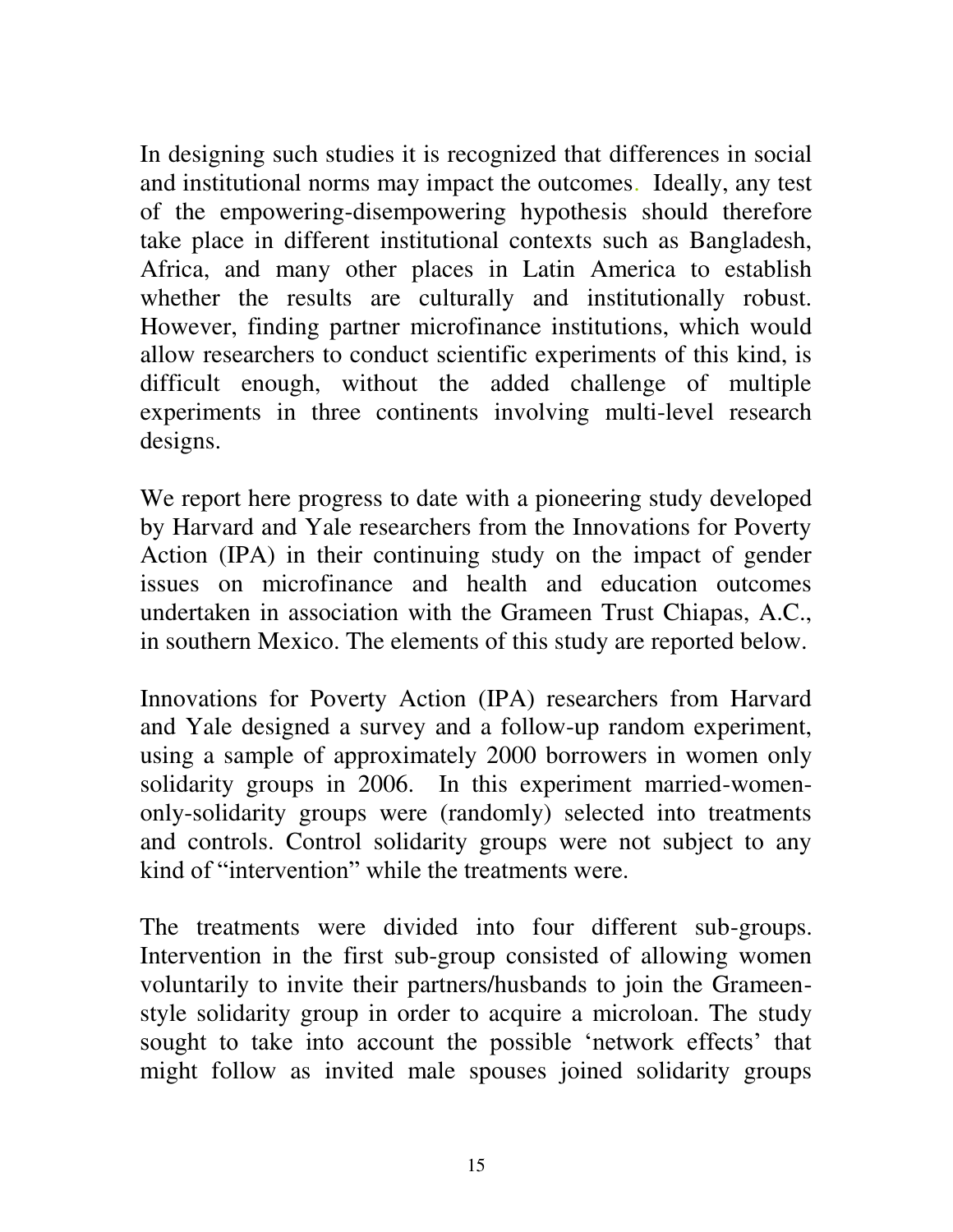increasing the synergies through the span of group members. IPA research design therefore allowed for sub-group of women who could invite other women friends to join their group. Similarly, it was recognized that as partners/spouses were invited to join, so household income would increase. This factor was taken into account by extending larger-sized loans to a sub-group open to women only clients. Last but not least, a treatment sub-group was established consisting of women who could invite their partners/husbands under their control providing them high and low monetary incentives to better proxy women's marginal benefit from being financially independent.

The researchers are using a follow-up survey of the four subtreatment groups and the control group to assess and evaluate any behavioral changes at household level. Some of the questions that the research is designed to resolve are: a) did women borrowers decide to invite their male spouses to join, and if so, did their willingness to do so increase as they were provided with incentives? In what way did the inclusion or male spouses alter outcomes in terms of health, education, child labor, and bargaining power, for example? It is recognized that there are many other possible dimensions of change to address, but it is not possible to develop a more comprehensive set of questions until the initial results from the 2008 follow-up survey of behavioral changes are processed and analyzed.

In the meantime, researchers have detected some interesting idiosyncrasies in the sample of borrowers, which include five geographical areas that are quite distant from one another.

These preliminary observations show that in the bank branch with the highest proportion of indigenous population most of the decisions relating to investment and the expenditures from returns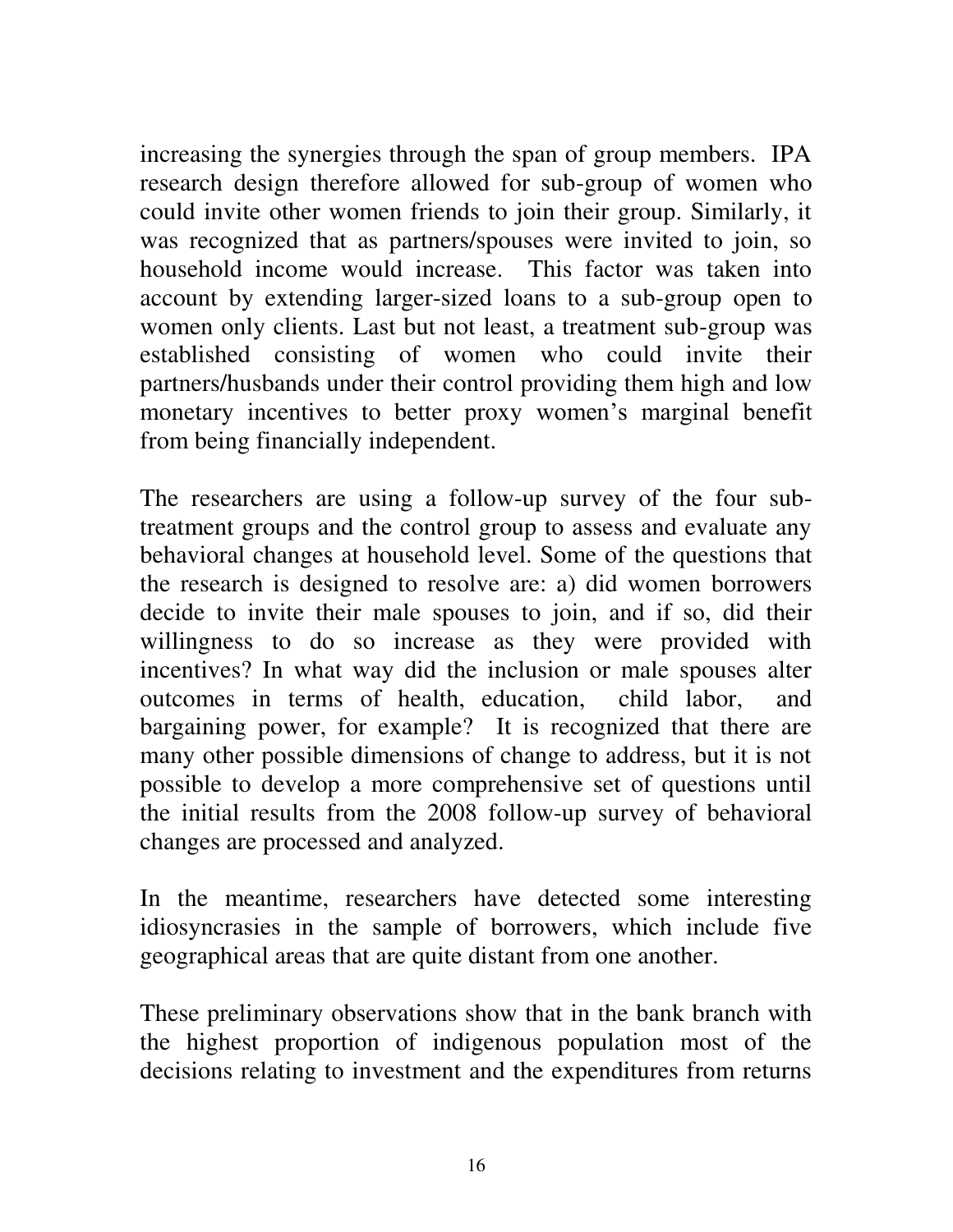realized from microloans are taken by men head of household, not by women. It should be noted that Grameen Trust Chiapas, as well as other group–lending institutions such as AlSol, another Grameen replication founded by one of the authors of this article, have been serving borrowers in these branches/regions for a long time. The health and educational expenditures in these two branches do not differ considerably. If these longstanding microfinance initiatives to women had not already empowered women in such traditional societies, and assuming the head of household relationship is basically frictionless as wives systematically defer decision-making to their husbands, it is difficult to imagine what an intervention of the sort we undertook in that region could actually bring about in terms of further changes in behavioral patterns. In other words empowerment and development outcomes may be constrained by prevailing social and institutional norms that are difficult to change through microfinance initiatives operating at the household level.

For example, when the women in these branches are given the power to invite their spouses into the group this provides an empowering tool in its own right, and, household income is expected to increase when women actually decide to include their spouses. On the other hand we might expect that if any anticipated increase in household income, once partners are included as microfinance clients, is then controlled purely by men in line with prevailing norms, there would not be the expected improvements in outcomes, particularly with respect to health and education. If women understand these prevailing norms they might decide not to invite their spouses in the first place. It is however much too early in the experiment to make any predictions of substantive outcomes from the project.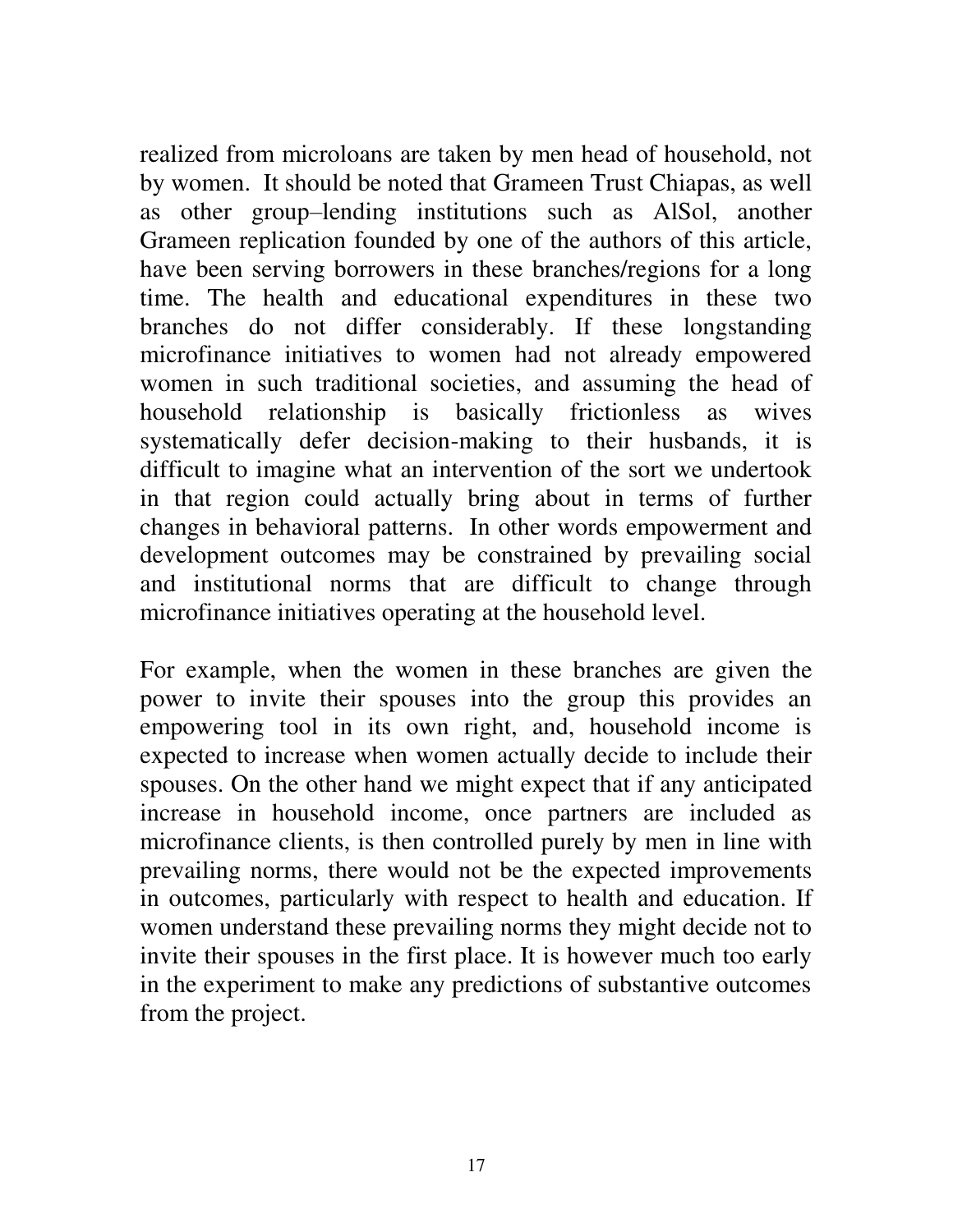A somewhat similar scenario seems to prevail in two more affluent branches and regions. Interestingly, in at least one of the two branches, women borrowers have remained with the Grameen Trust Chiapas for a much longer period of time compared to the other four branches. At this time their higher income and expenditure, on average, might be due to this continued microfinance activity, nevertheless, educational levels seem to be just as low as in the poorest branch, while it appears that health expenditures are somewhat higher. Whether women will opt for bringing their spouses in to the project, and whether this will translate into improved outcomes in terms of health and education remains an open question at this stage in the program.

An interesting situation exists in the other two branches and regions where the income of the borrowers is the highest. Women in both these regions are not only wealthier, they are also more educated and their health expenditures appear to be higher. These women seem to be more empowered in that they often declare themselves as being the main household head, and take most of the household decisions. Moreover, their spouses seem to be more supportive of their microbusinesses. It is not clear if the higher degree of empowerment felt by women in these branches is due to the microfinance initiative, different prevailing social and institutional norms or a combination of both. However, in this setting these women might value their financial independence, and if this independence has been accompanied by no increased friction in their household relationships, we should probably not expect these already empowered women to invite their partners to join the project. In the jargon of field experiments of this sort, take up might end up being low. Again, it is too early to tell as we do not yet know the level of take-up of male membership, nor do we know if the invitation of spouses to join will lead to improved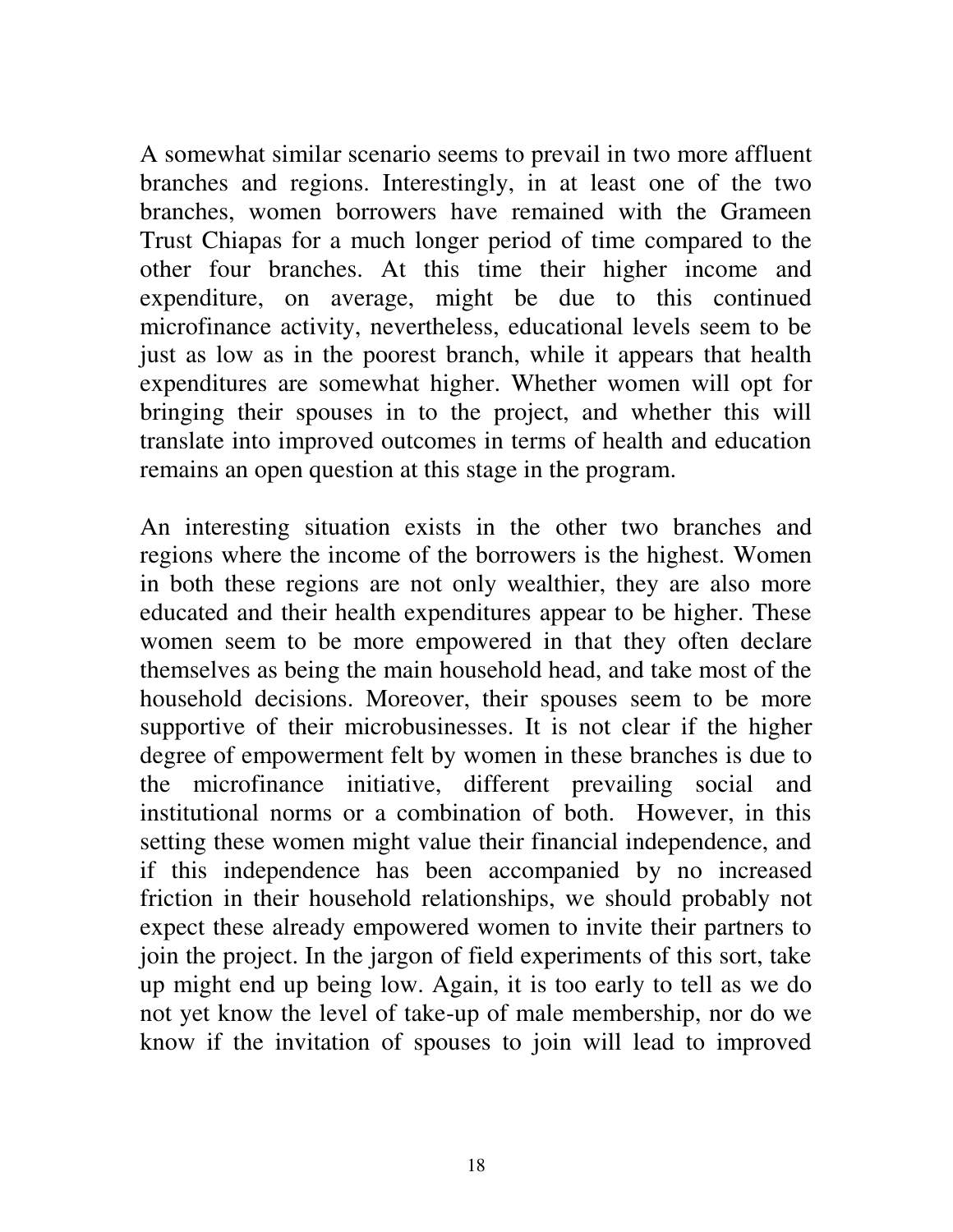outcomes in terms of expenditures on health or education, and women empowerment.

#### **5. Concluding Remarks**

At present the baseline survey in Chiapas indicates that the degree of women empowerment is in line with Linda Mayoux"s (1999) findings in fifteen different microfinance programs in Africa. That is to say expenditure on health and education is household and region-specific and inflexible as a consequence of social and institutional norms that seem exceedingly difficult to change and seem to dominate household level initiatives.

However, empowering women via an additional tool, namely by giving them the possibility to voluntarily invite their partners into the group, might help to accelerate the process for change in those social and institutional norms. This might however prove more difficult in poorer regions where household decisions seem mostly to be dominated by men. The question then is why should subsidized loans that make women responsible for repayment, but do not give them power over crucial decisions regarding their business and household expenditures in health and education seems to be endorsed by donors? And, why microfinance programs focused on women at household level, due to the expected effects on empowerment and development outcomes, are not accompanied by policies that support women"s empowerment at the social and institutional level? Moreover, as the microfinance industry becomes increasingly commercial, microcredit becomes increasingly burdensome on women. Why should women take on the responsibility for higher repayments in the first place? This view accords well with for-profit microfinance enterprises in Latin America where men are increasingly self-selecting themselves into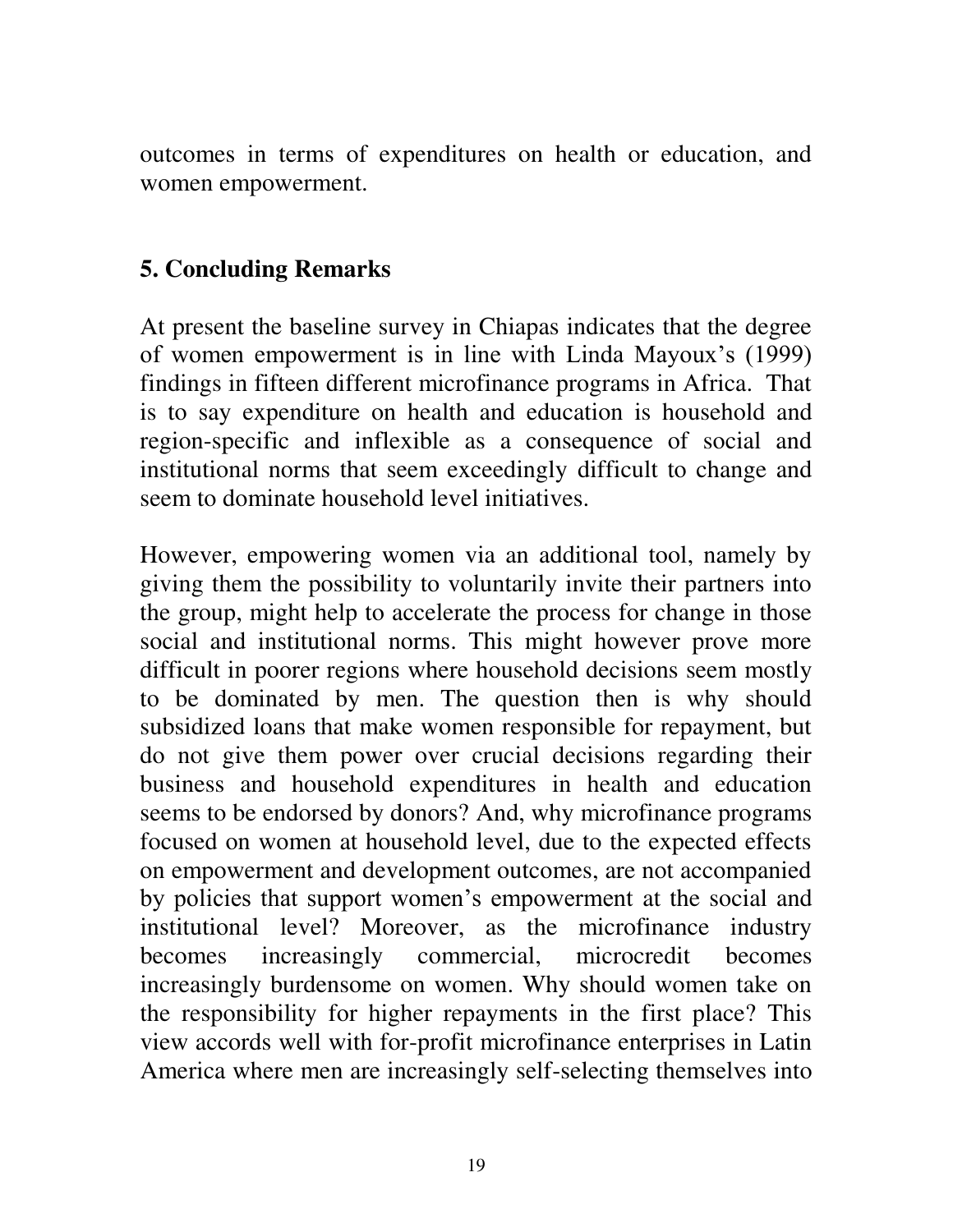programs offered by such enterprises. In the absence of subsidies, Grameen Trust Chiapas as well as other organizations in the region might be increasingly attracting men, not women. And the interest rates charged could be "friendlier" to women, if only because women are the main brokers of health and education within the household.

As far as the more affluent clients served by Grameen Trust Chiapas are concerned, it might be that the whole idea of excluding husbands can be counterproductive, because of informational asymmetries which appear to lead to mistrust, increased frictions between domestic couples, and worse: a decreased participation by men in overall household expenditures. This outcome is not what we understand is a preferred outcome for women. However, such disempowerment effects should be weighed against the value that women attach to their financial independence. At the household level we see an important balance then between women"s greater financial independence on one side, and more demands on time and loss of money for established levels of expenditure on the other.

Given these scenarios women might be reluctant to invite their partners into their groups, but for different reasons. In the case of less affluent households in very traditional societies, having partners join the project would not change anything because of the inflexibilities created by prevailing social and institutional norms around roles in households in relation to decisions on expenditures. And in the case of relatively more affluent households because women attach too much value to their financial independence and that this independence is gained without any substantive losses to them in terms of empowerment.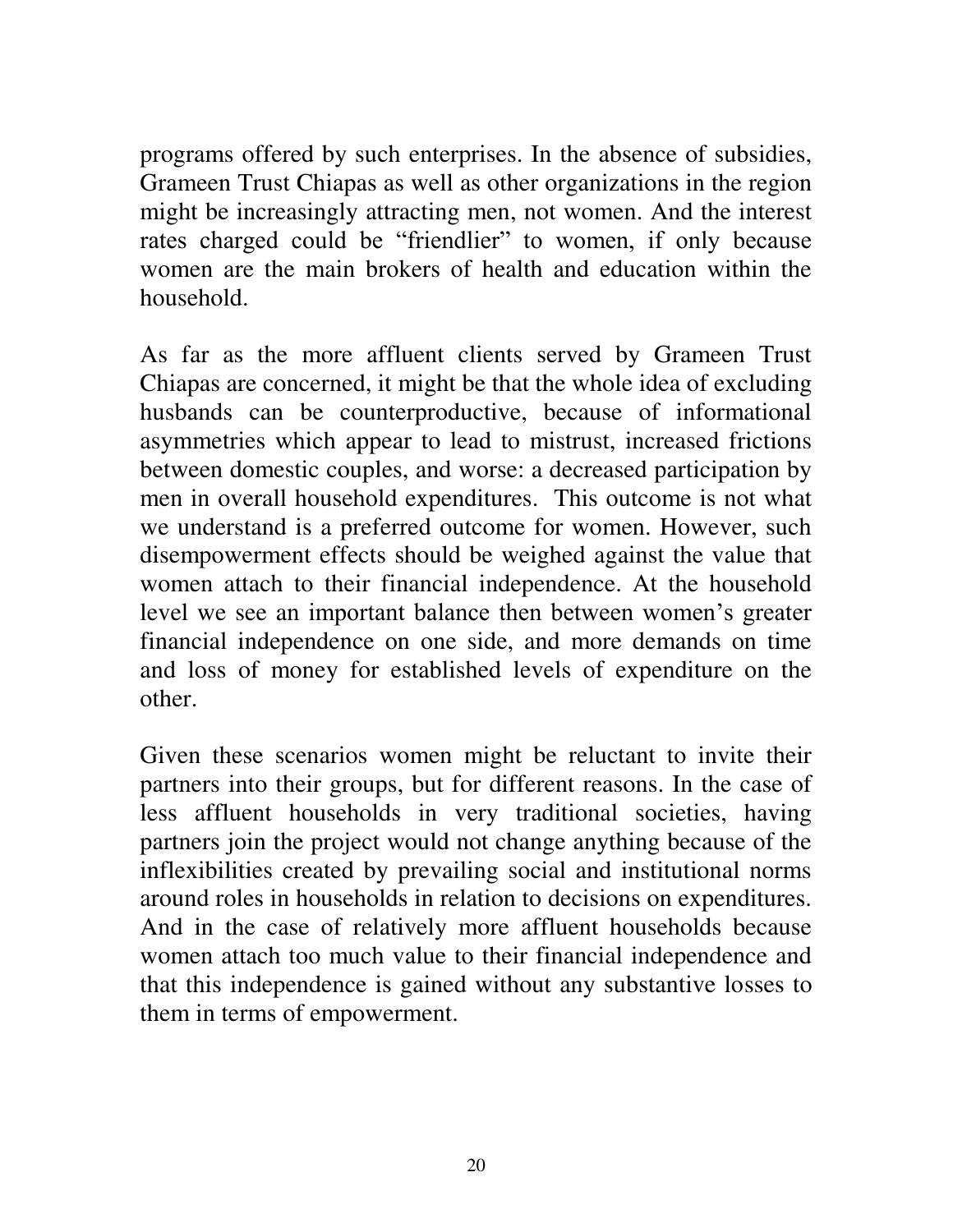Final results on take-up as well as potential behavioral changes from the treatments in this experiment on gender and empowerment effects should further clarify these questions and issues at the household level. The study should also shed some light on the broader implications and outcomes of microfinance designs in relation to changed conditions at household and community levels. Especially important will be the evidence of the extent to which the desired outcomes of microfinance programs are influenced or constrained by prevailing social and institutional norms. The study should reveal evidence on the relationship between gender, empowerment, and development as a basis to explore the policy implications of approaches to microfinance at household level linked to broader policies promoting women's empowerment in society.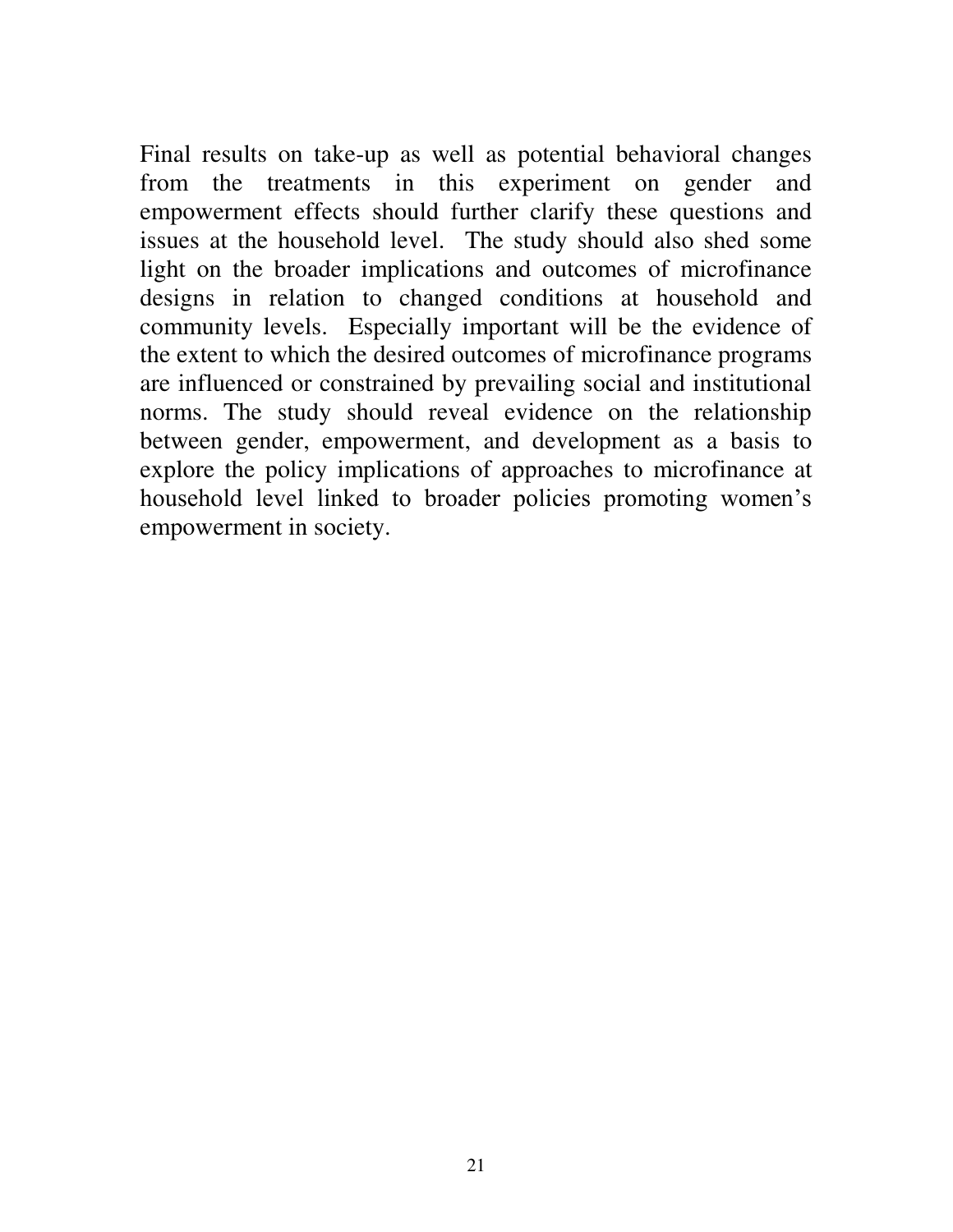#### **References**

Anderson, Siwan, and Jean-Marie Baland (2002), "The Economics of ROSCAs and Intrahousehold Allocation", Quarterly Journal of Economics, 117 (3): 983 – 995.

Armendáriz, Beatriz, and Jonathan Morduch (2005), *The Economics of Microfinance,* Cambridge, MA: MIT Press.

Chattopadhyay, Raghabendra, and Esther Duflo (2003), "Women as Policy Makers: Evidence from an India-wide randomized experiment, typescript, Cambridge, MA: MIT Economics Department.

Daley-Harris, Sam (2003), *State of Microcredit Summit Campaign Report 2003,* Washington: Microcredit Summit, November. At: www.microcreditsummit.org/pubs/reports/socr03\_en.pdf

Duflo, Esther (2005), "Gender Equality in Development", Poverty Action Lab, Working Paper, Cambridge, MA: MIT.

Duflo, Esther, Rachel Glennester, and Michael Kremer (2006), "Using Randomization in Development Economics Research: A Toolkit, Poverty Action Lab, Working Paper, Cambridge, MA: MIT.

Durisamy, Malathy (1998), "Children"s Schooling in Rural Tamil Nadu: Gender Disparity and the Role of Access, Parental and Household Factors", Journal of Educational Planning and Administration, XII (2), 131 – 154.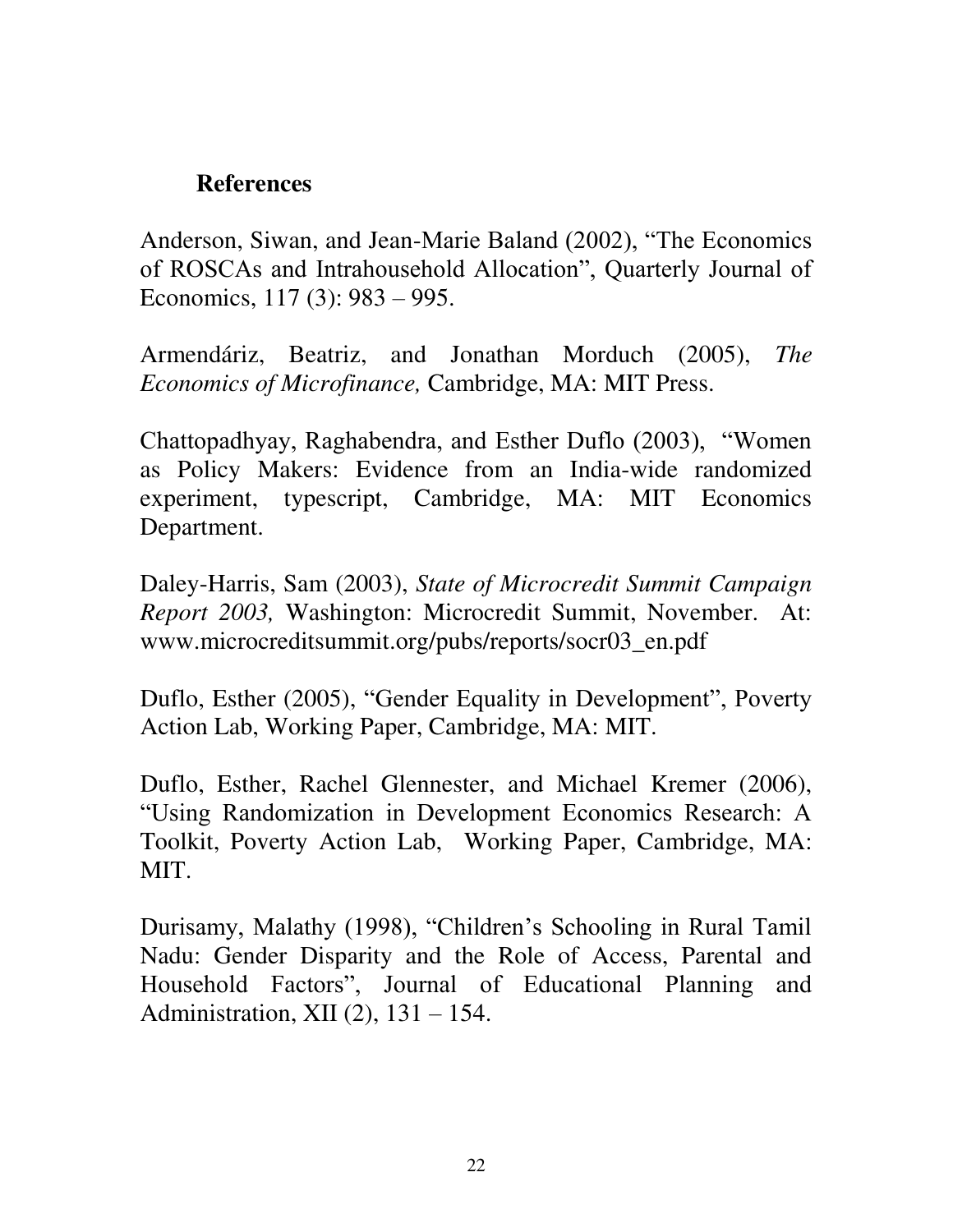Duraisamy, Paul (1992), "Gender, Intrafamily Allocation of Resources, and Child Schooling in South India", Working Paper # 667, Economic Growth Center, New Haven: Yale University.

Engle, Patrice (1993), "Influences of mothers' and fathers' income on children"s nutritional status in Guatemala", Social Sciences and Medicine, 37: 1303-12.

Goetz, Anne Marie and Rina Sen Gupta (1996), "Gender, power, and control in rural credit programs in Bangladesh", World Development 24  $(1)$ , 45 – 63.

Hossain, Mahabub (1988), *Credit for Alleviation of Rural Poverty: Institute Research Report 65,* February. Washington, D.C: International Food Policy Research.

Khandker, Shahidur R, Baqui Khalily, and Zahed Kahn (1995), *Grameen Bank: Performance and Sustainability,* World Bank Discussion Paper, 306, Washington, D.C.

Morduch, Jonathan (1998), "Does microfinance really help the poor? New evidence on flagship programs in Bangladesh", Draft, McArthur Foundation project on inequality working paper, Princeton University.

Mayoux, Linda (1999), "Questioning virtuous spirals: Microfinance and women"s empowerment in Africa", Journal of International Development (11), 957-984.

Pitt, Mark, and Shahidur Khandker (1998), "The impact of groupbased credit programs on poor households in Bangladesh: Does the